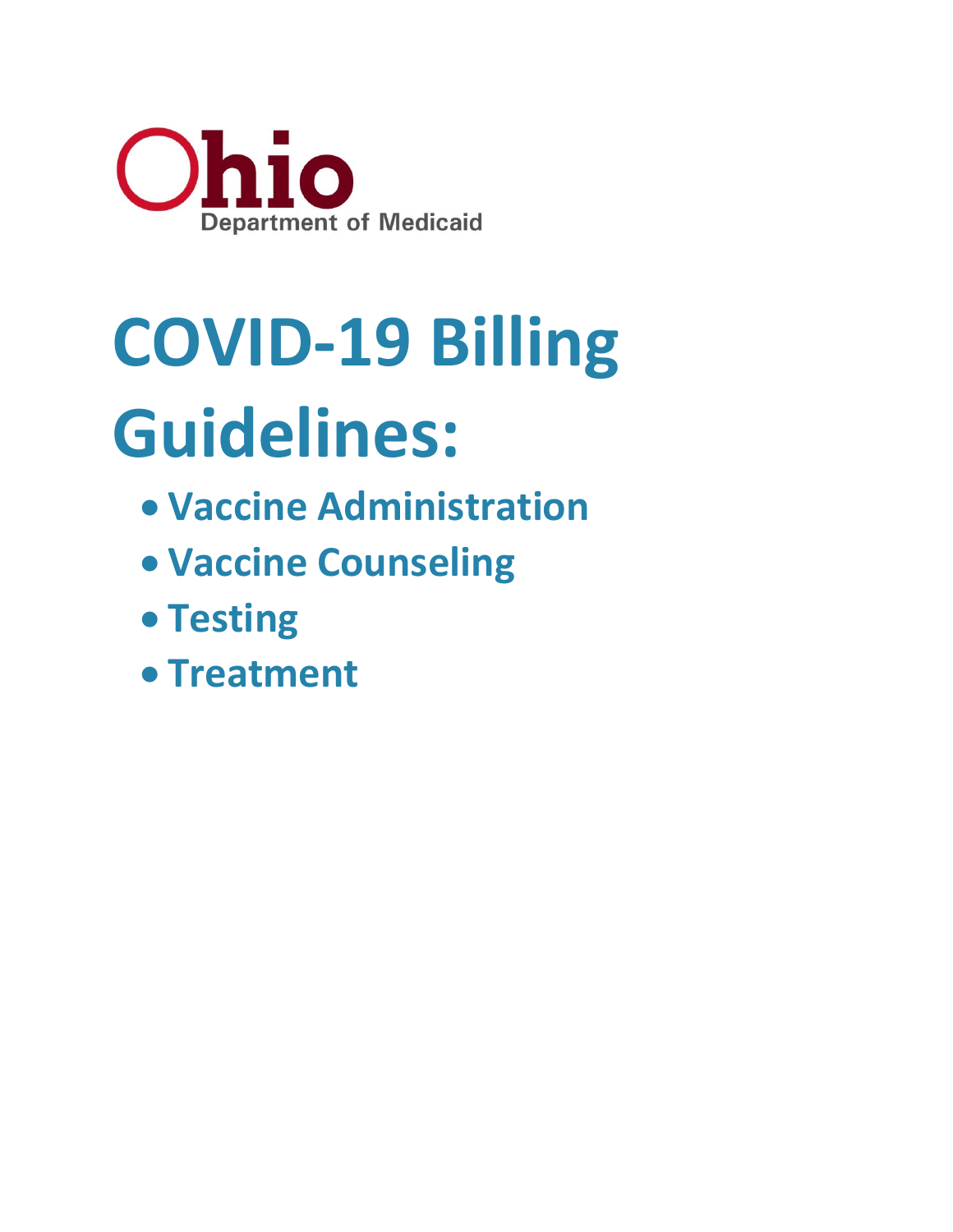#### **Amendment History**

| <b>Version</b> | <b>Date</b> | <b>Modifications</b>                                                                                                                                                                |
|----------------|-------------|-------------------------------------------------------------------------------------------------------------------------------------------------------------------------------------|
| 1.0            | 2/9/2021    | <b>Initial creation</b>                                                                                                                                                             |
| 1.1            | 3/1/2021    | Updated with new vaccine and treatment codes                                                                                                                                        |
| 1.2            | 3/15/2021   | Updated new vaccine administration rate as of 3/15/21;<br>added clarification for FQHCs                                                                                             |
| 1.3            | 4/26/2021   | Added podiatrists and dentists (billing on a professional<br>claim); added new CDT codes for dentists; added NDC<br>clarification for institutional claims                          |
| 1.4            | 5/14/2021   | Updated eligible age group for Pfizer vaccine; Updated rates<br>for COVID-19 treatment codes M0243 and M0245                                                                        |
| 1.5            | 6/25/2021   | Added home infusions, additional monoclonal antibody<br>treatments, and vaccine add-on for home administration                                                                      |
| 1.6            | 7/20/2021   | Fixed broken links, corrected revenue center code for<br>dialysis centers                                                                                                           |
| 1.7            | 8/20/2021   | Added CPT codes for administration of third dose, updated<br>document title                                                                                                         |
| 1.8            | 10/1/2021   | Added CPT codes for Pfizer booster shot and additional<br>COVID treatments; at-home vaccine administration rate<br>increase                                                         |
| 1.9            | 11/10/2021  | Added new pediatric vaccine codes, reorganized vaccine<br>service charts                                                                                                            |
| 2.0            | 1/28/2022   | Added codes for new monoclonal antibody and drug<br>treatments; Added pharmacy instructions for oral COVID-19<br>treatments; added testing information; added vaccine<br>counseling |
| 2.1            | 2/4/2022    | Added codes for vaccine administration.                                                                                                                                             |
| 2.2            | 2/22/2022   | Added additional codes for monoclonal antibody treatment.                                                                                                                           |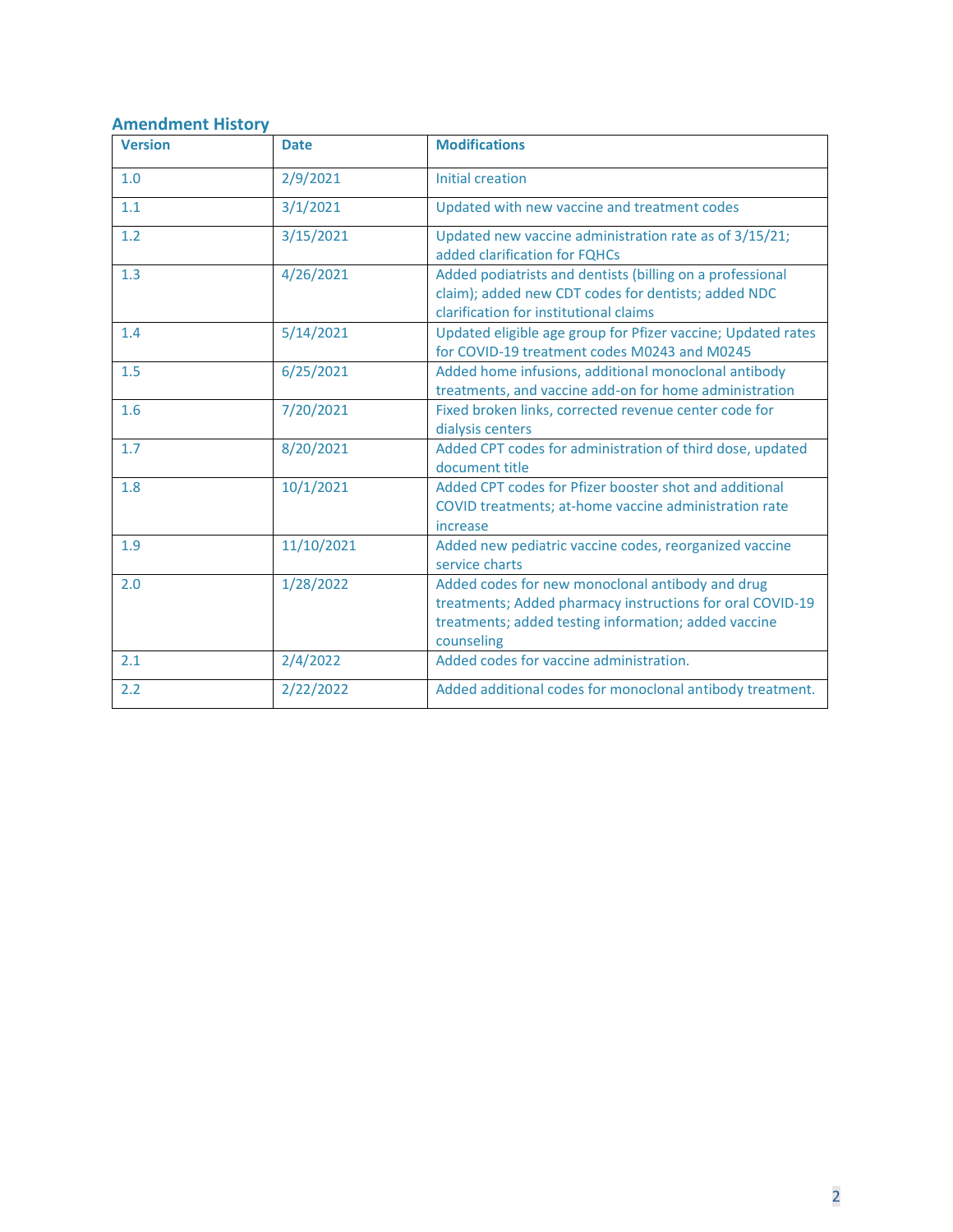## **COVID-19 Vaccine Administration**

The Ohio Department of Medicaid (ODM) has been working closely with the Ohio Department of Health (ODH) to provide uniform information regarding the COVID-19 vaccine and its distribution to Ohioans. These guidelines are being provided to assist eligible enrolled providers with billing for administering the vaccine to Medicaid covered individuals.

Providers of vaccine administration must enroll as an Ohio Medicaid provider to receive payment from our programs. The provider enrollment application can be completed online here: https://portal.ohmits.com/Public/Providers/Enrollment/tabId/83/Default.aspx. Questions about Ohio Medicaid provider enrollment, including checking on the status of an application, can be directed to 1- 800-686-1516. After dialing this number, follow the prompts for Provider Enrollment.

Coverage for administration of the COVID-19 vaccine is similar to existing vaccine administration services billed to Medicaid. Since the federal government is covering the full cost of the COVID-19 vaccine at this time, providers will not receive Medicaid payment for the vaccine itself. While providers will not receive payment for the vaccine product, they may still be required to report it on claims. Please refer to provider-specific instructions contained in this document for claim requirements. Once federally purchased doses are exhausted and providers need to purchase the vaccine on their own, ODM will reimburse for the vaccine product in addition to the administration.

For the duration of the public health emergency (PHE), Medicaid fee-for-service (FFS) and the Medicaid managed care plans (MCPs) will cover vaccine administration services with no cost-sharing responsibility for covered individuals. For members enrolled in an MCP, vaccine administration services must be billed to the MCP. To the greatest extent possible, Medicaid's FFS and MCP programs are aligning billing requirements for vaccine administration. For questions concerning managed care claim submission, providers should contact the appropriate MCP using the contact information provided below.

For members enrolled in a MyCare Ohio Plan (MCOP), the Centers for Medicare and Medicaid Services (CMS) will process all claims for payment for vaccine administration services under Part B original Medicare. (For more information, please visit https://www.cms.gov/medicare/covid-19/medicare-billingcovid-19-vaccine-shot-administration)

Information concerning ODM's response to COVID-19 will continue to be updated on our website: https://medicaid.ohio.gov/COVID/ODM-Emergency-Telehealth.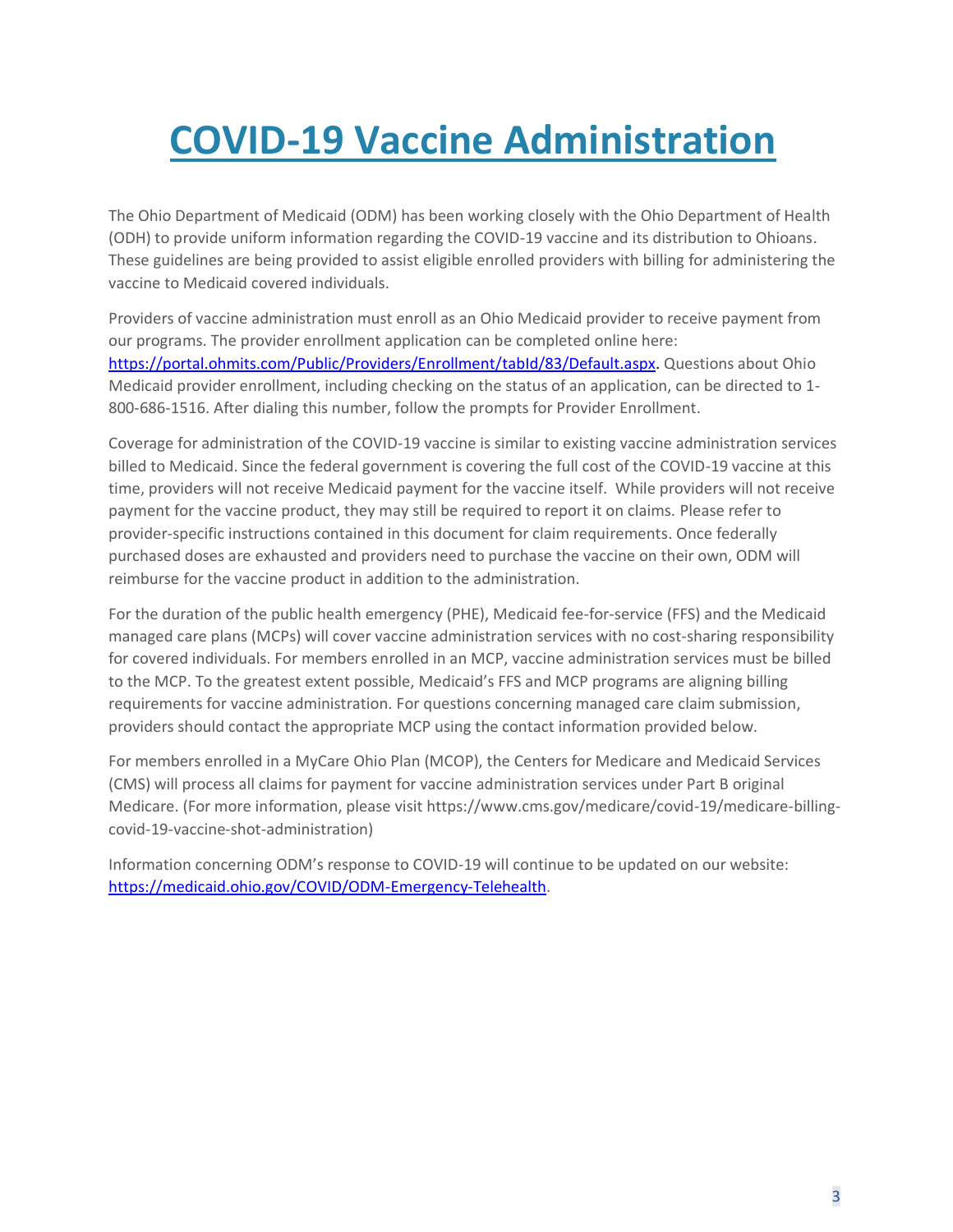#### **Pfizer COVID-19 Vaccine Services**

Unless otherwise stated: Approved for individuals 16+ through 5/9/2021 Approved for individuals 12+ effective 5/10/2021 Approved for individuals 5-11 effective 10/29/2021

| <b>Effective Date</b> | <b>Procedure Code</b> | <b>Description</b>                                                                         | Payment rate*                                                                                                                                                            |
|-----------------------|-----------------------|--------------------------------------------------------------------------------------------|--------------------------------------------------------------------------------------------------------------------------------------------------------------------------|
| 12/11/2020            | 91300                 | Vaccine                                                                                    | \$0.01                                                                                                                                                                   |
| 12/11/2020            | 0001A                 | Administration of first dose for<br>individuals 12+                                        | \$16.94 (administered<br>before 3/15/2021)<br>\$37.98 (administered<br>$3/15/2021$ or after) <sup>2</sup><br>\$37.66 (administered on<br>or after 1/1/2022) <sup>3</sup> |
| 12/11/2020            | 0002A                 | Administration of second dose<br>for individuals 12+                                       | \$28.39 (administered<br>before 3/15/2021)<br>\$37.98 (administered<br>$3/15/2021$ or after) <sup>2</sup><br>\$37.66 (administered on<br>or after 1/1/2022) <sup>3</sup> |
| 8/12/2021             | 0003A                 | Administration of third dose<br>for individuals 12+                                        | \$37.98<br>\$37.66 (administered on<br>or after 1/1/2022) <sup>3</sup>                                                                                                   |
| 9/22/2021             | 0004A                 | Administration of booster dose<br>for individuals 12+                                      | \$37.98<br>\$37.66 (administered on<br>or after 1/1/2022) <sup>3</sup>                                                                                                   |
| 10/29/2021            | 91307                 | Pediatric Vaccine (approved<br>for ages $5-11$ )                                           | \$0.01                                                                                                                                                                   |
| 10/29/2021            | 0071A                 | Pediatric Vaccine (approved<br>for ages $5-11$ ) - Administration<br>of first dose         | \$37.98<br>\$37.66 (administered on<br>or after 1/1/2022) <sup>3</sup>                                                                                                   |
| 10/29/2021            | 0072A                 | Pediatric Vaccine (approved<br>for ages $5-11$ ) - Administration<br>of second dose        | \$37.98<br>\$37.66 (administered on<br>or after 1/1/2022) <sup>3</sup>                                                                                                   |
| 1/3/2022              | 0073A                 | Pediatric Vaccine (approved<br>for ages 5-11) - Administration<br>of third dose            | \$37.664                                                                                                                                                                 |
| 1/3/2022              | 91305                 | Pfizer-BioNTech Covid-19<br>Vaccine Pre-Diluted (Gray Cap)                                 | \$0.01 <sup>4</sup>                                                                                                                                                      |
| 1/3/2022              | 0051A                 | Pfizer-BioNTech Covid-19<br>Vaccine Pre-Diluted (Gray Cap)<br>Administration - First Dose  | \$37.664                                                                                                                                                                 |
| 1/3/2022              | 0052A                 | Pfizer-BioNTech Covid-19<br>Vaccine Pre-Diluted (Gray Cap)<br>Administration - Second Dose | \$37.664                                                                                                                                                                 |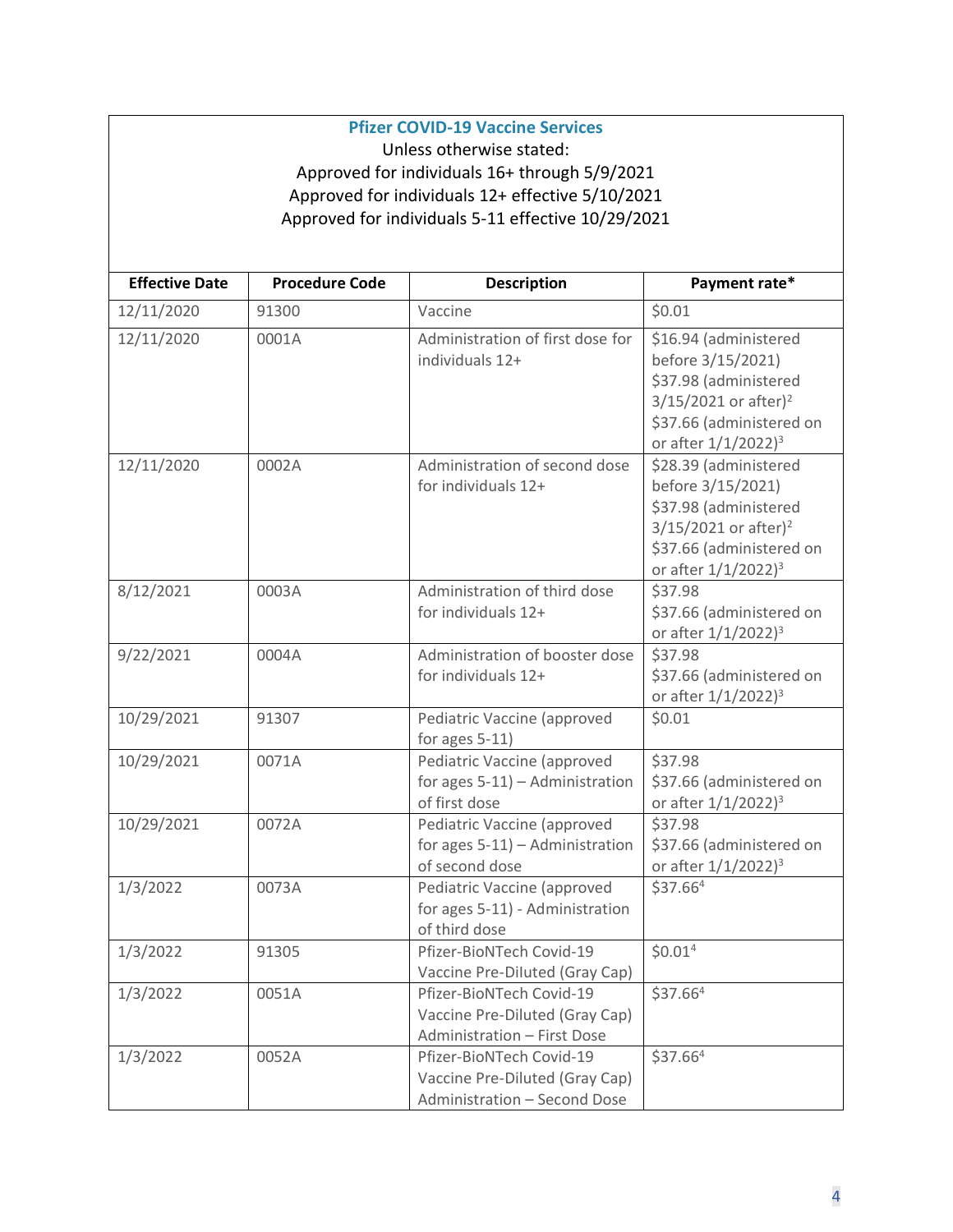| 1/3/2022 | 0053A | Pfizer-BioNTech Covid-19       | \$37.66 <sup>4</sup> |
|----------|-------|--------------------------------|----------------------|
|          |       | Vaccine Pre-Diluted (Gray Cap) |                      |
|          |       | Administration - Third Dose    |                      |
| 1/3/2022 | 0054A | Pfizer-BioNTech Covid-19       | \$37.66 <sup>4</sup> |
|          |       | Vaccine Pre-Diluted (Gray Cap) |                      |
|          |       | Administration - Booster       |                      |

<sup>1</sup>Payment rate differs for ASC, FQHC, and RHC providers

<sup>2</sup>New rate effective in MITS as of 3/19/2021

<sup>3</sup>New rate effective in MITS as of 1/21/2022

<sup>4</sup>New rate effective in MITS as of 2/8/2022

| <b>Janssen (Johnson &amp; Johnson) Vaccine Services</b><br>Approved for Individuals 18+ |       |                                                     |                                                                                                                                                                          |  |  |
|-----------------------------------------------------------------------------------------|-------|-----------------------------------------------------|--------------------------------------------------------------------------------------------------------------------------------------------------------------------------|--|--|
| <b>Procedure Code</b><br><b>Effective Date</b><br>Payment rate*<br><b>Description</b>   |       |                                                     |                                                                                                                                                                          |  |  |
| 2/27/2021                                                                               | 91303 | Vaccine                                             | \$0.01                                                                                                                                                                   |  |  |
| 2/27/2021                                                                               | 0031A | Administration of vaccine                           | \$28.39 (administered<br>before 3/15/2021)<br>\$37.98 (administered<br>$3/15/2021$ or after) <sup>2</sup><br>\$37.66 (administered on<br>or after 1/1/2022) <sup>3</sup> |  |  |
| 10/20/2021                                                                              | 0034A | Covid-19 Vaccine<br><b>Administration - Booster</b> | \$37.98<br>\$37.66 (administered on<br>or after 1/1/2022) <sup>3</sup>                                                                                                   |  |  |

<sup>1</sup>Payment rate differs for ASC, FQHC, and RHC providers

<sup>2</sup>New rate effective in MITS as of 3/19/2021

<sup>3</sup>New rate effective in MITS as of 1/21/2022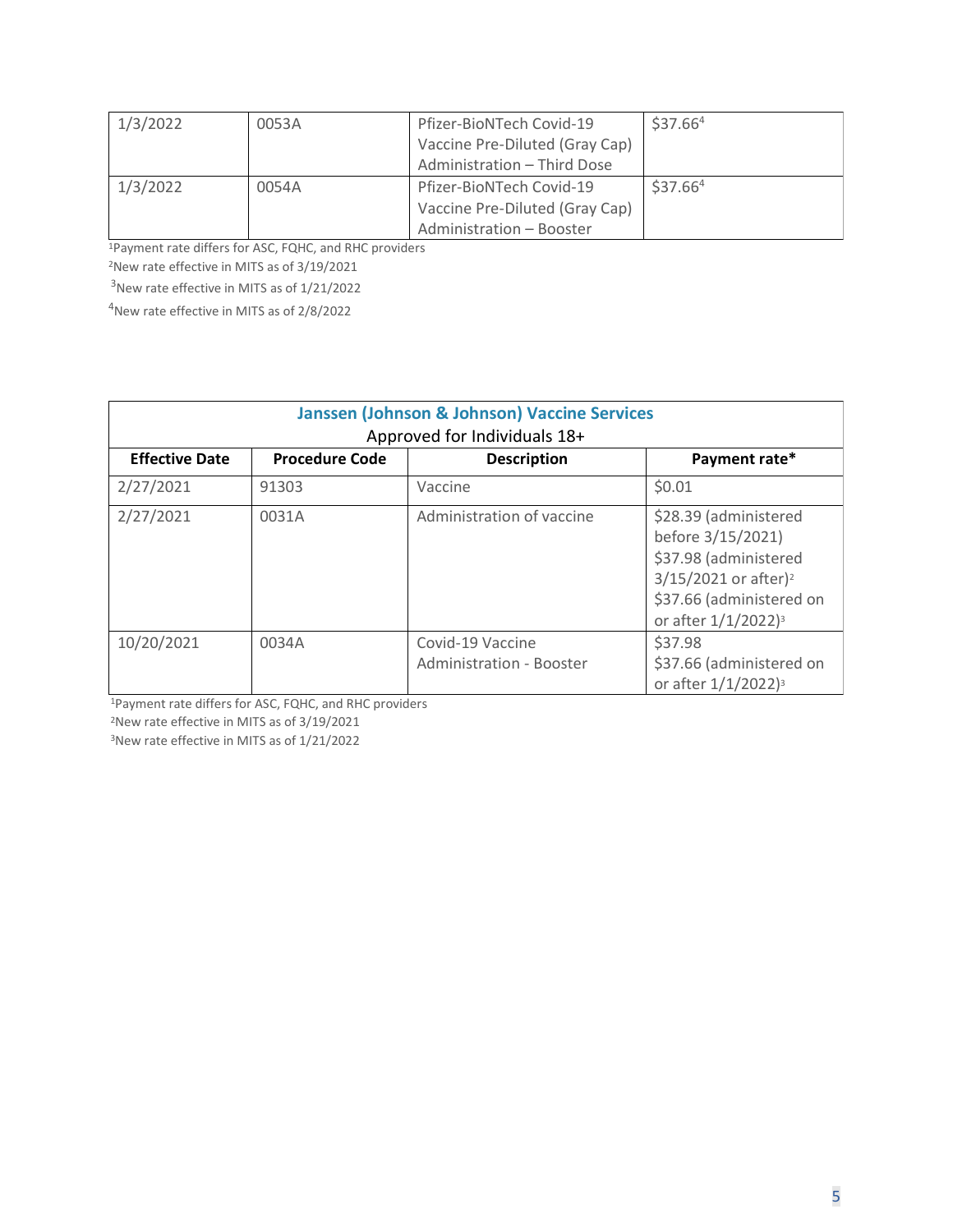| <b>Moderna Vaccine Services</b><br>Approved for Individuals 18+ |                       |                                                                    |                                                                                                                                                                          |  |  |
|-----------------------------------------------------------------|-----------------------|--------------------------------------------------------------------|--------------------------------------------------------------------------------------------------------------------------------------------------------------------------|--|--|
| <b>Effective Date</b>                                           | <b>Procedure Code</b> | <b>Description</b>                                                 | Payment rate <sup>1</sup>                                                                                                                                                |  |  |
| 12/18/2020                                                      | 91301                 | Vaccine                                                            | \$0.01                                                                                                                                                                   |  |  |
| 12/18/2020                                                      | 0011A                 | Administration of first dose                                       | \$16.94 (administered<br>before 3/15/2021)<br>\$37.98 (administered<br>$3/15/2021$ or after) <sup>2</sup><br>\$37.66 (administered on<br>or after 1/1/2022) <sup>3</sup> |  |  |
| 12/18/2020                                                      | 0012A                 | Administration of second dose                                      | \$28.39 (administered<br>before 3/15/2021)<br>\$37.98 (administered<br>$3/15/2021$ or after) <sup>2</sup><br>\$37.66 (administered on<br>or after 1/1/2022) <sup>3</sup> |  |  |
| 8/12/2021                                                       | 0013A                 | Administration of third dose                                       | \$37.98<br>\$37.66 (administered on<br>or after 1/1/2022) <sup>3</sup>                                                                                                   |  |  |
| 10/20/2021                                                      | 91306                 | Moderna Covid-19 Vaccine<br>(Low Dose)                             | \$0.01                                                                                                                                                                   |  |  |
| 10/20/2021                                                      | 0064A                 | Moderna Covid-19 Vaccine<br>(Low Dose) Administration -<br>Booster | \$37.98<br>\$37.66 (administered on<br>or after 1/1/2022) <sup>3</sup>                                                                                                   |  |  |

<sup>1</sup>Payment rate differs for ASC, FQHC, and RHC providers

<sup>2</sup>New rate effective in MITS as of 3/19/2021

<sup>3</sup>New rate effective in MITS as of 1/21/2022

#### **Additional Payment for Administering the COVID-19 Vaccine in the Patient's Home**

| <b>Manufacturer</b> | <b>Effective Date</b> | <b>Procedure Code</b> | <b>Description</b>        | Payment rate*                    |
|---------------------|-----------------------|-----------------------|---------------------------|----------------------------------|
| Any                 | 6/8/2021              | $M0201 + SY$          | COVID-19 vaccine          | \$33.36                          |
|                     |                       | modifier (see         | administration inside a   | (administered                    |
|                     |                       | further               | patient's home; reported  | $6/8/2021$ -                     |
|                     |                       | information           | only once per individual  | 9/30/2021                        |
|                     |                       | below)                | home per date of service  |                                  |
|                     |                       |                       | when only COVID-19        | \$62.02                          |
|                     |                       |                       | vaccine administration is | (administered                    |
|                     |                       |                       | performed at the          | 10/1/2021 or after) <sup>3</sup> |
|                     |                       |                       | patient's home.           |                                  |

<sup>1</sup>Payment rate differs for ASC, FQHC, and RHC providers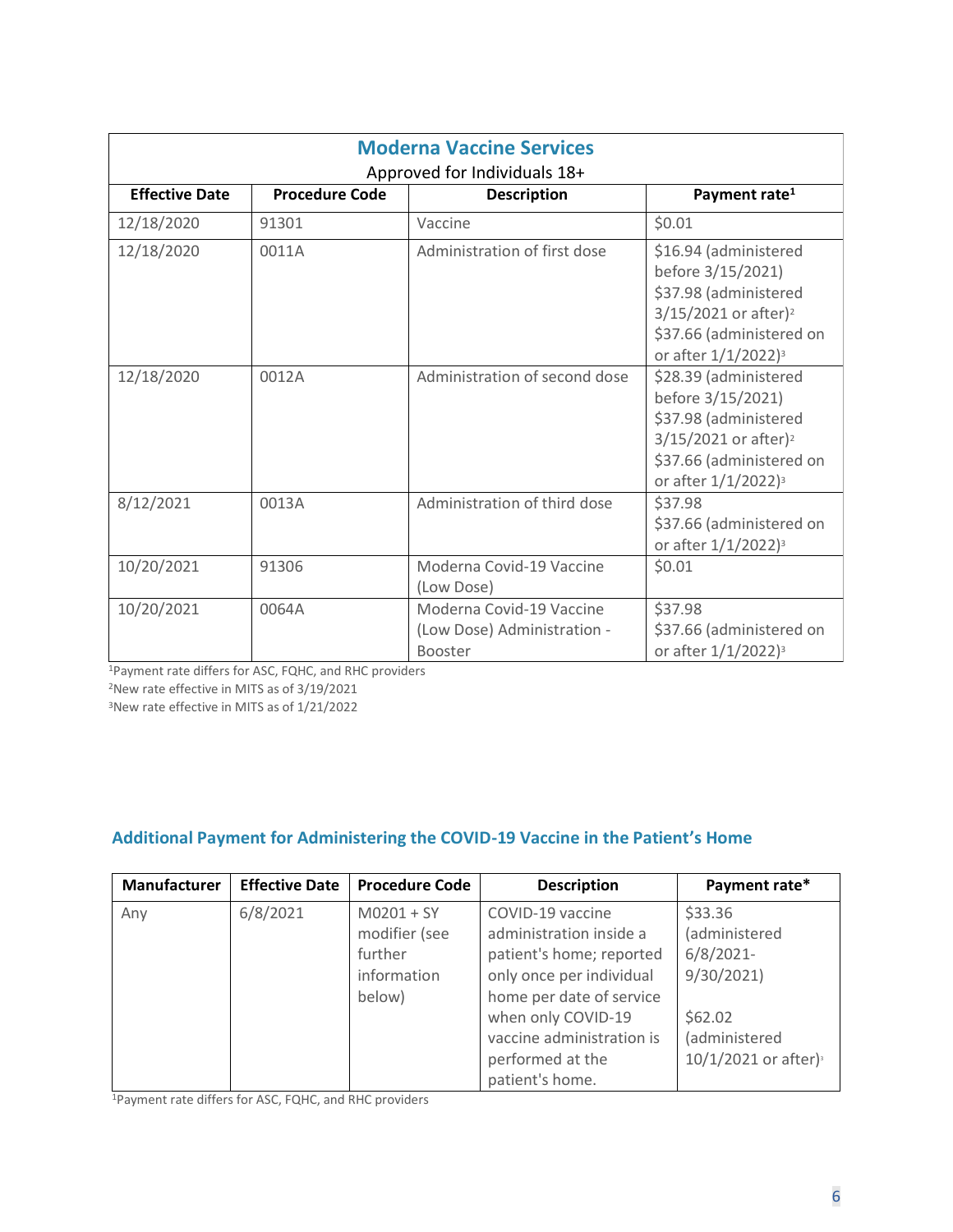<sup>3</sup>New rate effective in MITS as of 10/12/2021

Effective June 8, 2021, an additional payment amount for administering the COVID-19 vaccine in the home for certain patients is \$33.36 per dose. For dates of service beginning October 1, 2021, the payment rate is \$62.02 per dose provided in the home.

This additional payment applies to the following situations:

- The patient has difficulty leaving the home to get the vaccine
- The patient is hard-to-reach because they have a disability or face clinical, socioeconomic, or geographical barriers to getting a COVID-19 vaccine in settings other than their home.
- The patient faces challenges that significantly reduce their ability to get vaccinated outside the home, such as challenges with transportation, communication, or caregiving.

This add-on payment can only be rendered by an appropriate practitioner in the following locations, to be reported on claims using the appropriate place of service code:

POS 04 – Homeless shelter POS 12 – Home POS 13 – Assisted Living Facility POS 14 – Group Home POS 16 – Temporary Lodging POS 33 – Custodial Care Facility

This additional payment amount for administering the COVID-19 vaccine is only payable when the sole purpose for the visit is to administer the COVID-19 vaccine. The additional payment is only made once per date of service per residence. The additional payment is payable in conjunction with each dose of a two-dose vaccine.

## **Managed Care**

For the duration of the PHE, Medicaid FFS and managed care will cover vaccine administration at the rates set by Medicare with no cost-sharing. Medicaid managed care plans will cover vaccine administration for both in- and out-of-network providers as long as the provider is enrolled with ODM and bills in accordance with these guidelines.

As stated above, Medicare Part B is covering vaccine administration for MyCare members. More information is available on CMS' website: https://www.cms.gov/medicare/covid-19/medicare-billingcovid-19-vaccine-shot-administration.

In most instances, managed care billing guidelines align with those for FFS outlined in subsequent sections. Please contact the MCPs directly for claim submission questions.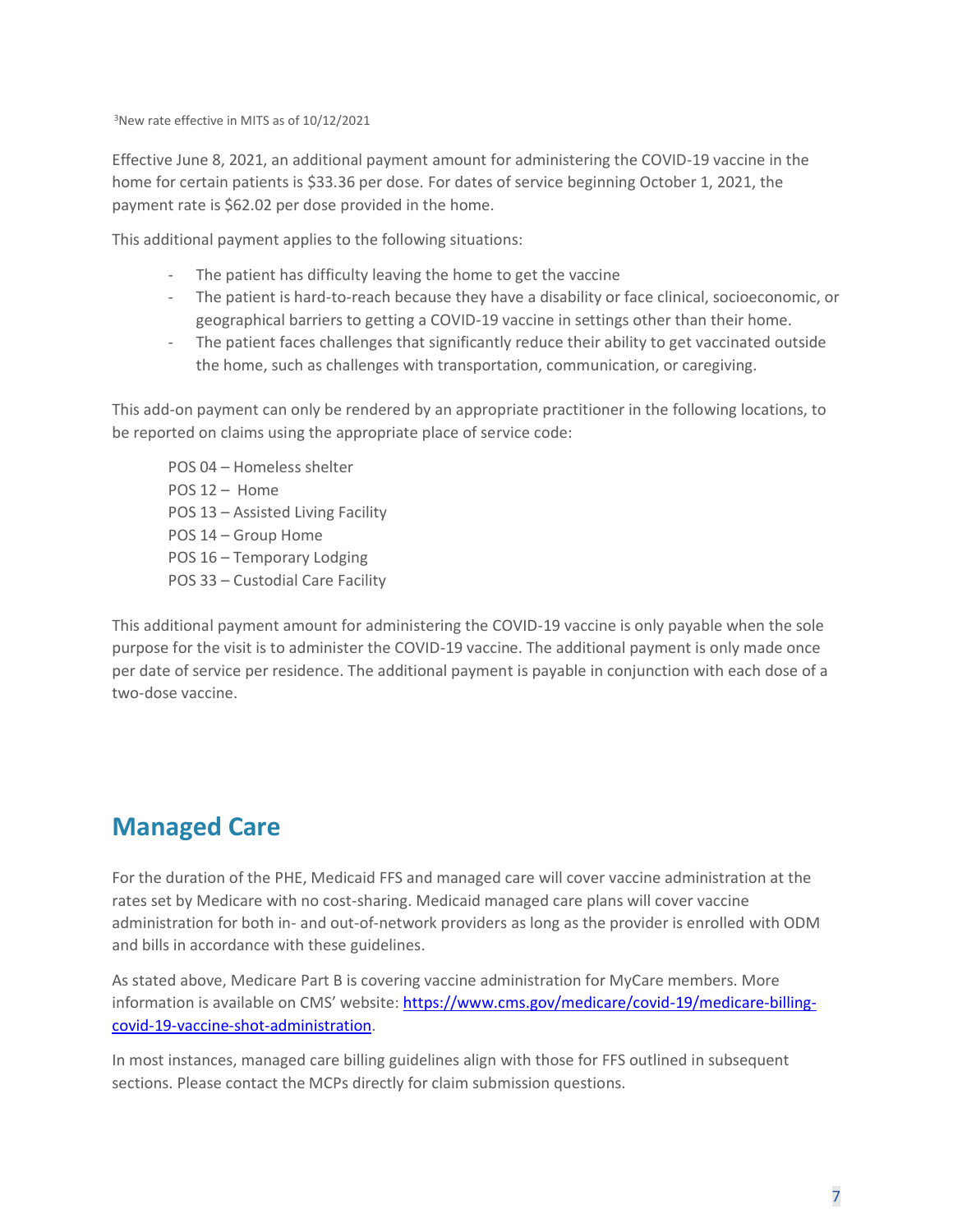|                             | <b>Contact the MCP directly for claim submission questions:</b>      |  |  |  |
|-----------------------------|----------------------------------------------------------------------|--|--|--|
| <b>Buckeye</b>              | 866-296-8731                                                         |  |  |  |
|                             | https://www.buckeyehealthplan.com/providers/coronavirus-             |  |  |  |
|                             | information.html                                                     |  |  |  |
| <b>CareSource</b>           | 800-488-0134                                                         |  |  |  |
|                             | https://www.caresource.com/oh/providers/provider-portal/medicaid/    |  |  |  |
| <b>Molina</b>               | 855-322-4079                                                         |  |  |  |
|                             | https://www.molinahealthcare.com/providers/oh/medicaid/Pages/home.   |  |  |  |
|                             | aspx                                                                 |  |  |  |
| <b>Paramount (MCP only)</b> | 800-891-2542 https://www.paramounthealthcare.com/services/providers/ |  |  |  |
| <b>United Health Care</b>   | 800-600-9007                                                         |  |  |  |
|                             | https://www.uhcprovider.com/en/health-plans-by-state/ohio-health-    |  |  |  |
|                             | plans/oh-comm-plan-home.html?rfid=UHCCP                              |  |  |  |

## **Professional Claims**

Professional FFS claims should be submitted with the vaccine product code along with the administration code that corresponds with the vaccine provided. Since MITS cannot accept a detail on a claim with \$0.00 line charges, the line detail with the vaccine code should be submitted with \$.01 charge or higher; it will be reimbursed at \$.01. The rate paid and procedure codes for the vaccine administration is provided in the COVID-19 Vaccine Services table above.

More information about the COVID-19 CPT vaccine and immunization codes can be found here: https://www.ama-assn.org/press-center/press-releases/ama-announces-vaccine-specific-cpt-codescoronavirus-immunizations

| <b>Professional Claim Submission for COVID-19 Vaccine Services</b> |                                                                                                                                                                |                                                                                                                                                                                                                                                                                                       |  |  |  |
|--------------------------------------------------------------------|----------------------------------------------------------------------------------------------------------------------------------------------------------------|-------------------------------------------------------------------------------------------------------------------------------------------------------------------------------------------------------------------------------------------------------------------------------------------------------|--|--|--|
| <b>Billing provider type</b>                                       | <b>Providers of Professional Services</b>                                                                                                                      | <b>FQHCs and RHCs (FFS or claims</b><br>for wraparound payments),<br>except when furnished as part<br>of a mass immunization                                                                                                                                                                          |  |  |  |
| <b>Claim type</b>                                                  | Professional (Submitted via MITS<br>$\rangle$<br>portal or EDI)                                                                                                | Professional (Submitted via<br>$\rangle$<br>MITS portal or EDI)                                                                                                                                                                                                                                       |  |  |  |
| <b>Procedure code</b>                                              | CPT code for specific vaccine<br>$\rangle$<br>delivered with billed charges of<br>\$0.01 or more<br>CPT code for administration of<br>$\rangle$<br>the vaccine | First detail line: T1015<br>$\rangle$<br>encounter code and the<br>appropriate U modifier<br>Second detail line:<br>$\rangle$<br>appropriate vaccine<br>administration code<br>Third detail line: CPT code<br>$\rangle$<br>for specific vaccine delivered<br>with billed charges of \$0.01<br>or more |  |  |  |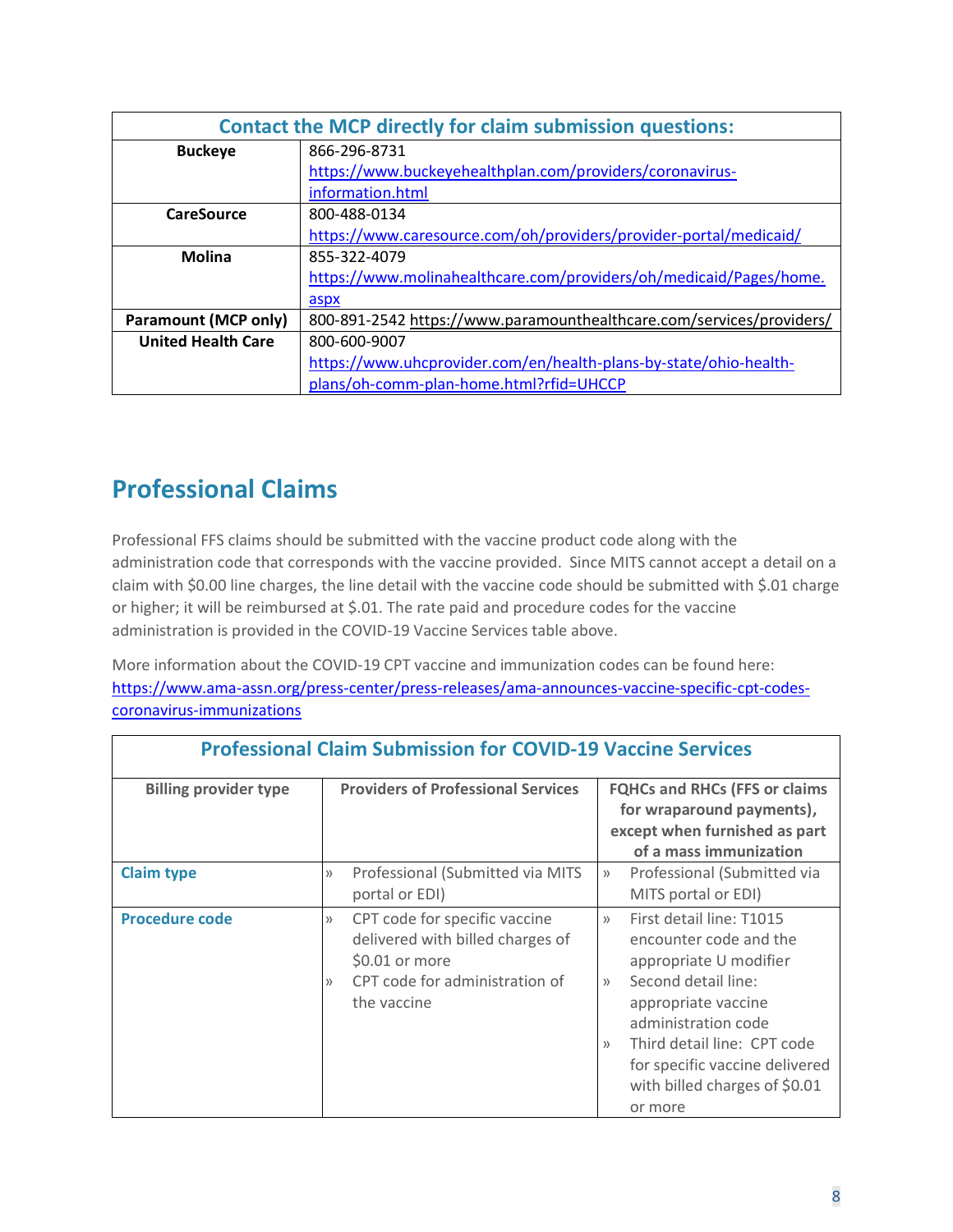| <b>Modifier</b>                   | $\rangle$        | Any required modifiers based on                              | $\rangle\rangle$ | Any required modifiers                                  |
|-----------------------------------|------------------|--------------------------------------------------------------|------------------|---------------------------------------------------------|
|                                   |                  | provider contract                                            |                  | based on provider contract                              |
|                                   |                  |                                                              |                  |                                                         |
| <b>Rendering Provider (MITS</b>   | $\rangle$        | Physician (MD/DO), Psychiatrist,                             | $\rangle$        | Physician (MD/DO),                                      |
| <b>Provider Type)</b>             |                  | Ophthalmologist (20)                                         |                  | Psychiatrist,                                           |
|                                   | $\rangle$        | Physician Assistant (24)                                     |                  | Ophthalmologist (20)                                    |
|                                   | $\rangle$        | <b>Advanced Practice Registered</b>                          | $\rangle\rangle$ | Physician Assistant (24)                                |
|                                   |                  | Nurses:                                                      | $\rangle$        | <b>Advanced Practice</b>                                |
|                                   |                  | <b>Clinical Nurse Specialist</b><br>$\circ$                  |                  | <b>Registered Nurses:</b>                               |
|                                   |                  | (65)                                                         |                  | <b>Clinical Nurse</b><br>$\circ$                        |
|                                   |                  | <b>Certified Nurse Midwife</b><br>$\bigcirc$                 |                  | Specialist (65)                                         |
|                                   |                  | (71)                                                         |                  | <b>Certified Nurse</b><br>$\bigcirc$                    |
|                                   |                  | <b>Certified Nurse Practitioner</b><br>$\bigcirc$            |                  | Midwife (71)                                            |
|                                   |                  | (72)                                                         |                  | <b>Certified Nurse</b><br>$\bigcirc$                    |
|                                   | $\rangle$        | Pharmacist (69)                                              |                  | Practitioner (72)                                       |
|                                   | $\rangle$        | Registered Nurse (38) and<br><b>Licensed Practical Nurse</b> | $\rangle\rangle$ | Pharmacist (69)                                         |
|                                   |                  | Refer to provider<br>$\circ$                                 | $\rangle$        | <b>Registered Nurse</b><br>When furnished by<br>$\circ$ |
|                                   |                  | specific materials for                                       |                  |                                                         |
|                                   |                  | how this should be                                           |                  | an RN, the                                              |
|                                   |                  | reflected on the claim                                       |                  | supervising or                                          |
|                                   | >>               | Dentist (30) when billing on a                               |                  | overseeing medical                                      |
|                                   |                  | professional claim (see below for                            |                  | practitioner should                                     |
|                                   |                  | dental claim instructions)                                   |                  | be reported as                                          |
|                                   | >>               | Podiatrist (36) effective                                    |                  | rendering on the                                        |
|                                   |                  | 4/1/2021                                                     |                  | claim                                                   |
|                                   |                  |                                                              | $\rangle$        | Dentist (30)                                            |
|                                   |                  |                                                              | $\rangle$        | Podiatrist (36) effective                               |
|                                   |                  |                                                              |                  | 4/1/2021                                                |
|                                   |                  |                                                              |                  |                                                         |
| <b>Billing (pay-to) providers</b> | >>               | Physician, Psychiatrist,                                     | $\rangle$        | <b>Federally Qualified Health</b>                       |
| (MITS Provider Type)              |                  | Ophthalmologist (20)<br>Pharmacist (69)                      |                  | Center (12)                                             |
|                                   | $\rangle$<br>>>  | Pharmacy (70)                                                | $\rangle$        | Rural Health Clinic (05)                                |
|                                   | >>               | Physician Assistant (24)                                     |                  |                                                         |
|                                   | $\rangle$        | <b>Advanced Practice Registered</b>                          |                  |                                                         |
|                                   |                  | Nurses:                                                      |                  |                                                         |
|                                   |                  | <b>Clinical Nurse Specialist</b><br>$\circ$                  |                  |                                                         |
|                                   |                  | (65)                                                         |                  |                                                         |
|                                   |                  | <b>Certified Nurse Midwife</b><br>$\circ$                    |                  |                                                         |
|                                   |                  | (71)                                                         |                  |                                                         |
|                                   |                  | <b>Certified Nurse Practitioner</b><br>$\bigcirc$            |                  |                                                         |
|                                   |                  | (72)                                                         |                  |                                                         |
|                                   | $\rangle\rangle$ | Professional Medical Group (21)                              |                  |                                                         |
|                                   | $\rangle\rangle$ | Outpatient Hospital (01)                                     |                  |                                                         |
|                                   | $\rangle\rangle$ | Psychiatric Hospital (02)                                    |                  |                                                         |
|                                   | $\rangle\rangle$ | Ambulatory Surgery Centers (46)                              |                  |                                                         |
|                                   | >>               | Dialysis Centers (59)                                        |                  |                                                         |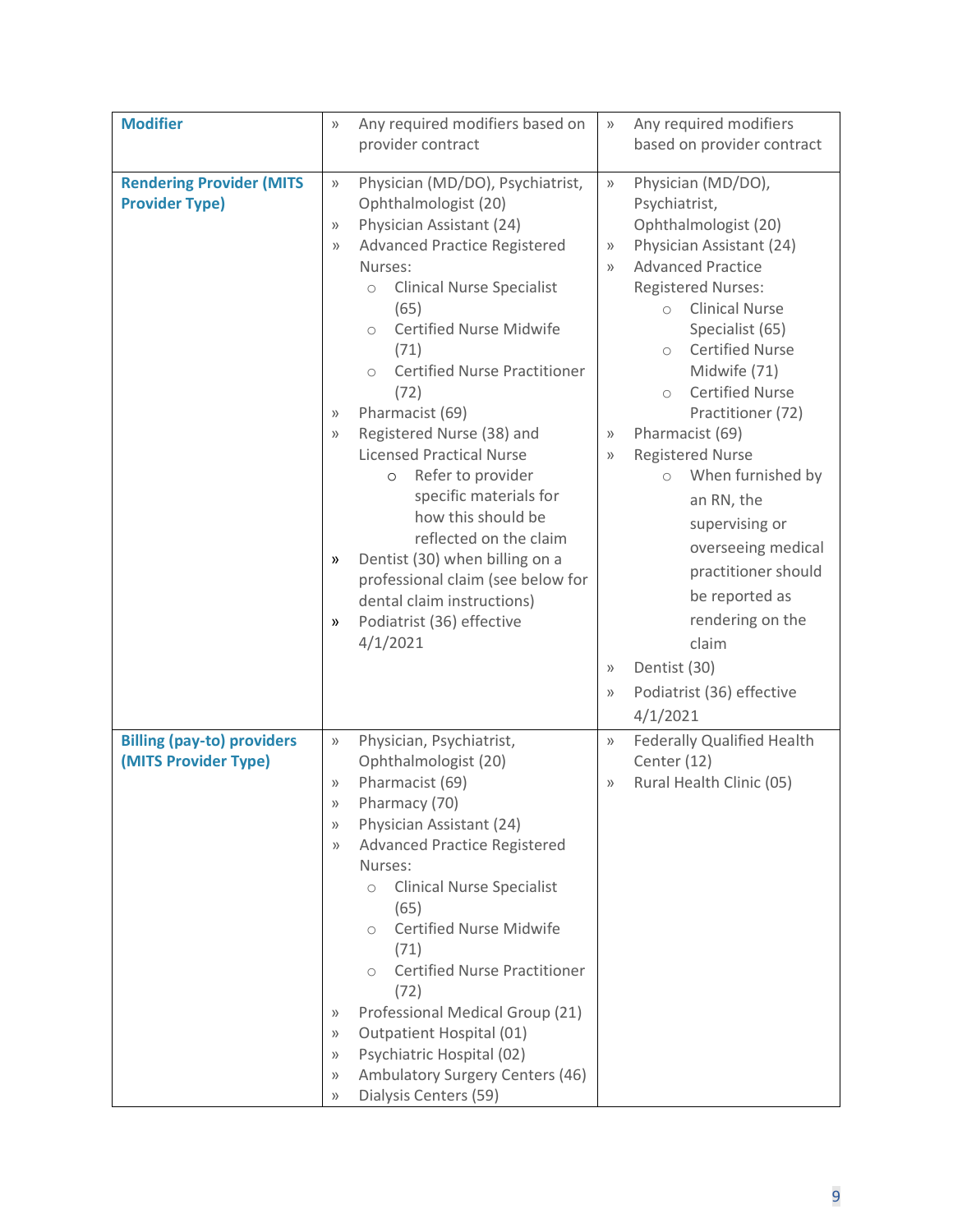| $\rangle$ | Community behavioral health       |  |
|-----------|-----------------------------------|--|
|           | agencies certified by the Ohio    |  |
|           | Department of Mental Health       |  |
|           | and Addiction Services            |  |
|           | (OhioMHAS) (84, 95)               |  |
| $\rangle$ | Dentist (30) or Dental Group (31) |  |
|           | billing on a professional claim   |  |
|           | (see below for dental claim       |  |
|           | instructions)                     |  |
| $\rangle$ | Podiatrist (36) effective         |  |
|           | 4/1/2021                          |  |

\*These instructions do not apply to Medicare crossover claims. Provider-submitted crossover claims should be submitted with the information provided by Medicare on the explanation of medical benefits (EOMB).

### **Hospital Providers and Institutional Claims**

#### **Outpatient and Psychiatric Hospitals – Vaccine Administration**

#### **Vaccine CPT codes 91300, 91301, 91303, 91305, 91306 and 91307:**

When billing the COVID-19 vaccine codes 91300, 91301, 91303, 91305, 91306, and 91307, **outpatient hospitals and psychiatric hospitals** must use Revenue Center Code (RCC) 25X or 636 with a charge of \$0.01 or higher. A National Drug Code (NDC) should be reported when available, however, it is currently exempt from the NDC validation process when reported with RCC 25X or 636. Although the vaccine is obtained free of charge at this time, providers cannot bill with a zero charge because MITS will deny a detail with \$0.00 charges on an outpatient claim.

**Psychiatric hospitals** must append modifier HE to the vaccine code. Depending on other services billed on the same date of service, payment for CPT code 91300, 91301, 91303, 91306, or 91307 will either be packaged for \$0.00 or paid \$0.01 from the Provider Administered Pharmaceutical Fee Schedule.

#### **Vaccine administration CPT codes 0001A, 0002A, 0003A, 0004A, 0011A, 0012A, 0013A, 0031A, 0034A, 0051A, 0052A, 0053A, 0054A, 0064A, 0071A, 0072A, and 0073A.**

ODM will reimburse all outpatient hospitals and psychiatric hospitals for administering the COVID-19 vaccine at the listed price in the table on page 3 of this document. The vaccine administration codes should not be packaged or bundled; ODM intends to reimburse for the vaccine administration regardless of if other services (E&M, Medical Visit, significant procedure, etc.) are performed on the same date of service. The payment will be capped at the lesser of billed charges or fee schedule amount.

To bypass the grouper packaging logic, ODM is requiring the vaccination administration codes to be billed using RCC 771 with modifier HE.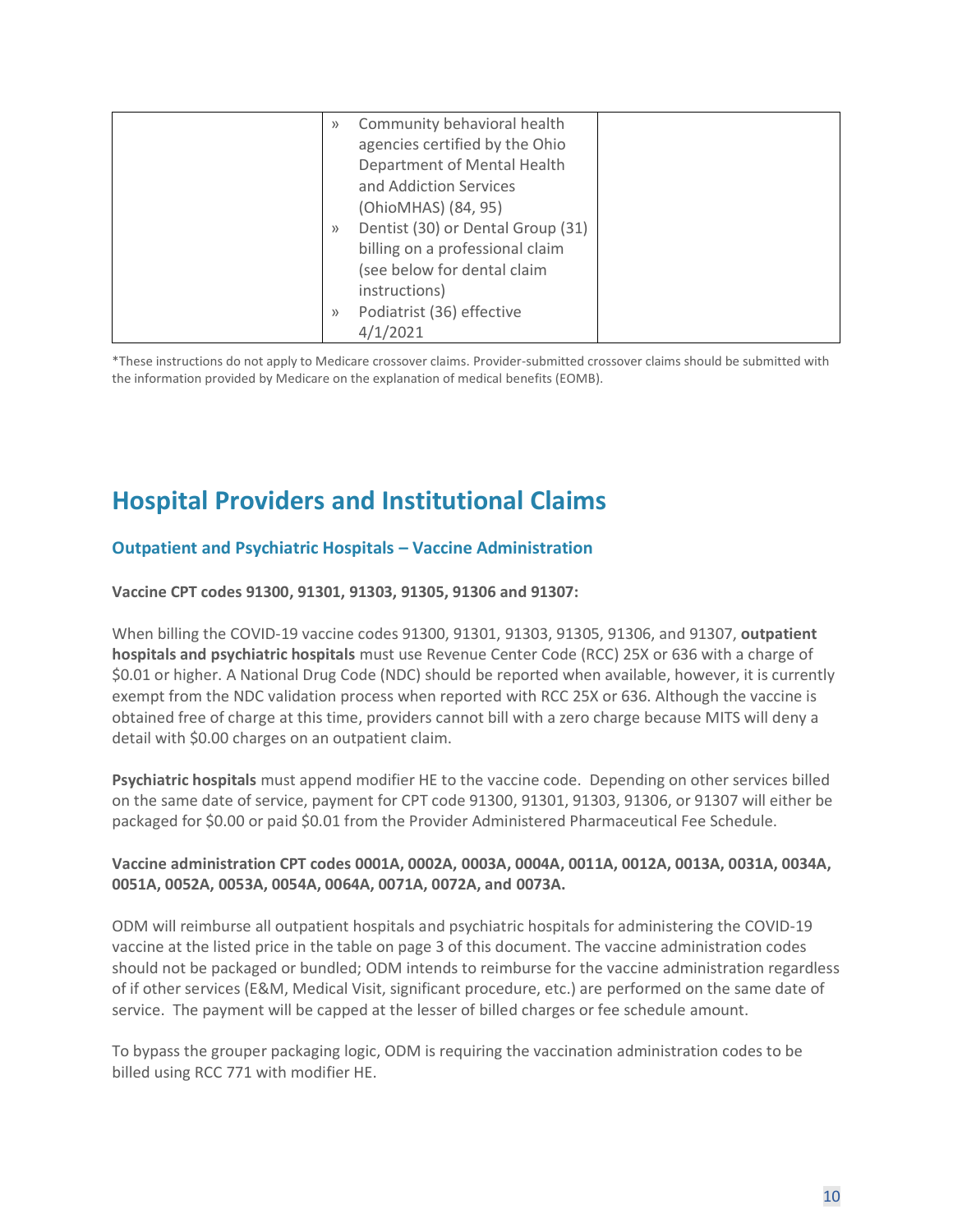#### **Ambulatory Surgery Centers – Vaccine Administration**

Depending on other services billed on the same date of service, payment for CPT codes 91300, 91301, 91303, 91305, 91306, and 91307 will either be packaged for \$0.00 or paid \$0.01 from the Provider Administered Pharmaceutical Fee Schedule when EAPG determines separate payment is allowed. An NDC should be reported when available, however, it is currently exempt from the NDC validation process.

Vaccination Administration CPT codes 0001A, 0002A, 0003A, 0004A, 0011A,0012A, 0013A, 0031A, 0034A, 0051A, 0052A, 0053A, 0054A, 0064A, 0071A, 0072A, and 0073A are reimbursed at \$22.67 (through 3/14/2021) or \$37.98 (as of 3/15/2021) per administration in ASCs. These are the only vaccination administration codes allowed under ASCs.

ODM cannot bypass EAPG for ASCs therefore, the Department will be paying ASCs the average rate of \$22.67 through 3/14/2021 by paying EAPG 459 – Vaccine Administration – at 60.09% of the calculated EAPG rate. Effective 3/15/2021, the vaccine administration will be paid at \$37.98 per administration by paying EAPG 459 – Vaccine Administration - at 100.69% of the calculated EAPG rate. (We are utilizing the same system methodology in which EAPG 485 is currently paid to ASCs at 223% of the calculated EAPG rate).

## **Pharmacy Claims**

Pharmacy claims should follow the National Council for Prescription Drug Plans (NCPDP) COVID-19 Vaccination Emergency Preparedness Guidance found here:

https://www.ncpdp.org/NCPDP/media/pdf/NCPDP-Emergency-Preparedness-Guidance-COVID-19- Vaccines.pdf

- Medicaid FFS, through its Pharmacy Benefit Manager (PBM) Change Healthcare, can accept pharmacy claims at this time. Further instructions can be found on the ODM website here: https://pharmacy.medicaid.ohio.gov/sites/default/files/20210427 Covid Vaccine Admin Fee Update\_Pharmacy\_Notice.pdf#overlay-context=pharmacy-billing-information
- Medicaid managed care plan PBMs can accept pharmacy claims at this time.
- The following fields are required on the NCPDP claim submission:

| Field #      | <b>NCPDP</b>                    | <b>Payer Usage</b> | <b>Comment</b>           |
|--------------|---------------------------------|--------------------|--------------------------|
|              | <b>Field Name</b>               |                    |                          |
| $42\phi$ -DK | <b>Submission Clarification</b> | <b>RW</b>          | Required for two-dose    |
|              | Code (SCC)                      |                    | COVID-19 vaccines. Not   |
|              |                                 |                    | required for single-dose |
|              |                                 |                    | vaccines.                |
| 438-E3       | Incentive Amount                | <b>RW</b>          | Required when claim is   |
|              | Submitted                       |                    | for a COVID-19 vaccine.  |
|              |                                 |                    | Amount                   |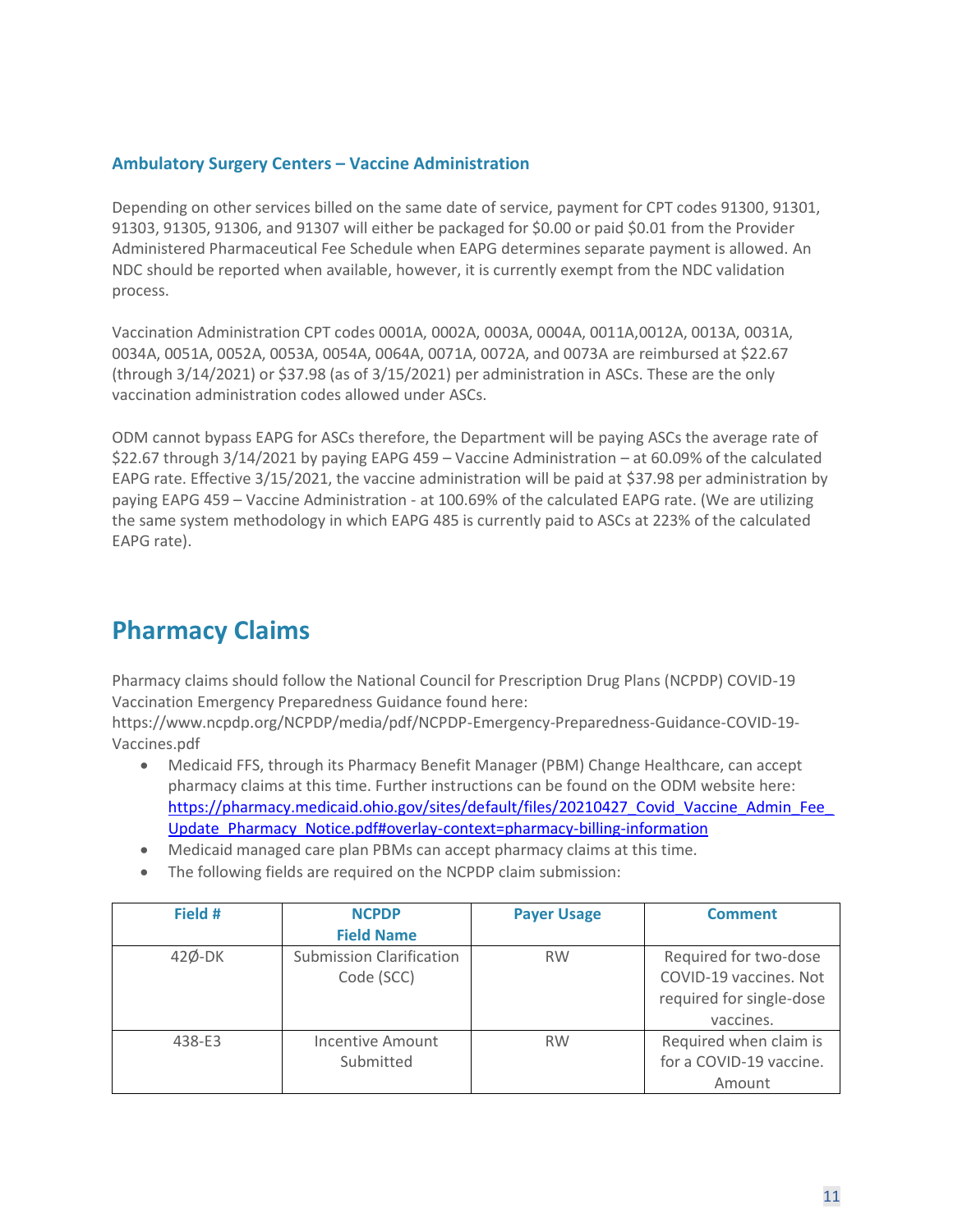|        |                                     |           | must be a non-zero<br>value.                                                                                 |
|--------|-------------------------------------|-----------|--------------------------------------------------------------------------------------------------------------|
| 44Ø-E5 | <b>Professional Service</b><br>Code | <b>RW</b> | 'MA' - Medication<br>Administration code<br>required for all claims<br>submitted for a COVID-<br>19 vaccine. |

The Submission Clarification Code (SCC) will be used to differentiate the Initial Dose and Final Dose:

|                                       | <b>Initial Dose</b>        | <b>Final Dose</b>          |
|---------------------------------------|----------------------------|----------------------------|
| Submission Clarification Code<br>SCC) | 2 'Other Override'         | 6 'Starter Dose'           |
| Incentive Amount Submitted            | \$37.98                    | \$37.98                    |
| Professional Service Code             | $^{\prime}$ MA $^{\prime}$ | $^{\prime}$ MA $^{\prime}$ |

**Submission Clarification Code** value of **42** (Prescriber ID Submitted is valid and prescribing requirements have been validated) may be used to override prescriber NPI validation rules when the pharmacist is acting as the prescriber according to federal/state guidance. In addition to Submission Clarification Code of 42, the values of 2 or 6 would also be submitted to identify the dose number.

## **Dental Claims**

Dentists are authorized to administer COVID-19 vaccines as of March 16, 2021. The following CDT codes for vaccine administration should be used when billing these services on a dental claim.

| <b>CDT COVID-19 Vaccine Services</b> |                                           |                       |           |  |
|--------------------------------------|-------------------------------------------|-----------------------|-----------|--|
| <b>Procedure Code</b>                | Rate                                      | <b>Effective Date</b> |           |  |
| D1701                                | Pfizer BioNTech Covid-19 Vaccine          | \$37.98               | 3/16/2021 |  |
|                                      | Administration - first dose ADM SARSCOV2  |                       |           |  |
|                                      | 30MCG/0.3ML                               |                       |           |  |
| D1702                                | Pfizer BioNTech Covid-19 Vaccine          | \$37.98               | 3/16/2021 |  |
|                                      | Administration - second dose ADM          |                       |           |  |
|                                      | SARSCOV2 30MCG/0.3ML                      |                       |           |  |
| D1703                                | Moderna Covid-19 Vaccine Administration - | \$37.98               | 3/16/2021 |  |
|                                      | first dose ADM SARSCOV2 100MCG/0.5ML      |                       |           |  |
| D1704                                | Moderna Covid-19 Vaccine Administration - | \$37.98               | 3/16/2021 |  |
|                                      | second dose ADM SARSCOV2                  |                       |           |  |
|                                      | 100MCG/0.5ML                              |                       |           |  |
| D <sub>1707</sub>                    | Janssen Covid-19 Vaccine Administration - | \$37.98               | 3/16/2021 |  |
|                                      | single dose ADM SARSCOV2 VAC AD26 .5ML    |                       |           |  |
|                                      |                                           |                       |           |  |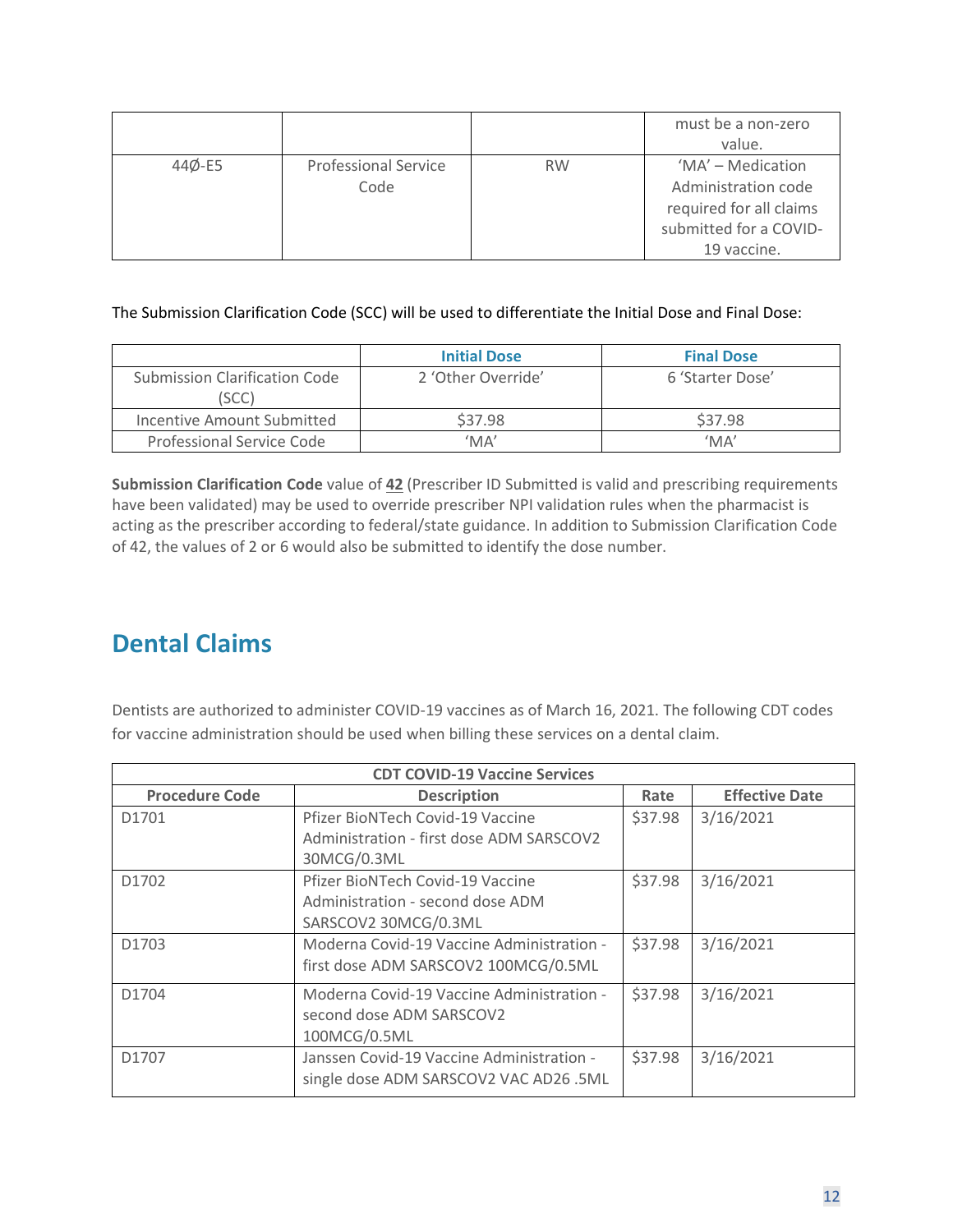## **Instructions for Specific Program Areas**

#### **Federally Qualified Health Center (FQHC) and Rural Health Clinic (RHC) billing:**

ODM payment for a COVID-19 vaccine furnished by an FQHC or RHC is made in accordance with Chapter 5160-28 of the Administrative Code. Except when furnished as part of a mass immunization, a vaccine administered by an FQHC or RHC practitioner is paid under the Prospective Payment System (PPS).

Payment for a vaccine done as part of a mass immunization is made separately outside of the PPS. When a vaccine is done as part of a mass immunization, please follow the policy guidance posted in Medicaid advisory letter (MAL) 655: Payment for Vaccines Furnished by a Federally Qualified Health Center (FQHC) or Rural Health Clinic (RHC).

On a claim, an FQHC or RHC must report the appropriate COVID-19 vaccine administration code plus the vaccine itself. Except when furnished by an RN, the practitioner administering the vaccine should be reported as the rendering practitioner on the claim. When furnished by an RN, the supervising/overseeing medical practitioner should be reported as the rendering practitioner on the claim.

For reporting purposes, a COVID-19 vaccine administered at a related off-site location is attributed to the particular FQHC or RHC site whose personnel provided the service.

Added  $3/15/2021$ : In accordance with paragraph  $(A)(1)(a)$  of rule 5160-28-03.1 and section (P) of rule 5160-28-01, Ohio Medicaid will pay FQHCs under the PPS when licensed practical nurses (LPNs) and medical assistants (MAs) administer vaccines if all of the following apply:

- o It is within their scope of practice
- o The administration of the vaccine is being done in accordance with ORC including adhering to supervisory requirements
- o An eligible practitioner of FQHC services is supervising the LPN or MA and is reported on the claim; and
- o The vaccine is not part of a mass immunization.

ODM payment for a COVID-19 monoclonal antibody treatment administered by an FQHC or RHC practitioner is paid under the PPS.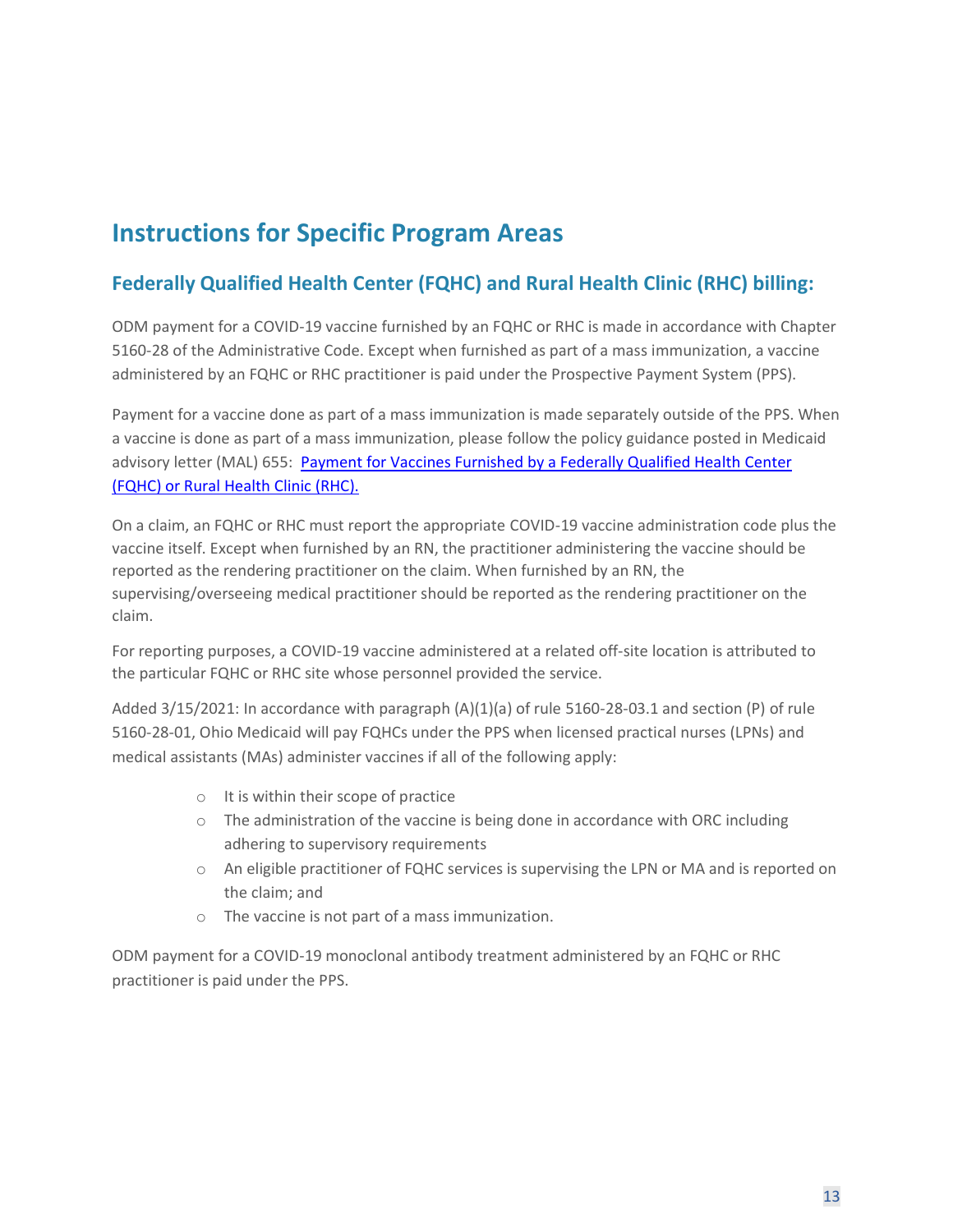#### **Mass immunization by FQHCs and RHCs**

Payment for a vaccine done as part of a mass immunization is made separately outside of the PPS. ODM generally follows Medicare's definition of mass immunization, which is any entity that gives vaccines to multiple individuals at the same location (e.g., at vaccine clinics, shopping malls, grocery stores, senior citizen homes, and health fairs) on the same date in a short time interval. Mass immunizations furnished by an FQHC or RHC may be done on-site (e.g., in an FQHC's parking lot) or off-site (e.g., at a school).

Mass immunization services should not be reported on claims submitted to ODM for FQHC or RHC visits paid under the PPS, nor should they be reported on claims for wraparound payments.

When a Medicaid recipient is enrolled in an MCP, and the vaccine is given as part of a mass immunization, the MCO is the only payer of a vaccine administered during a mass immunization.

When a Medicaid recipient is not enrolled in an MCP, and the vaccine is done as part of a mass immunization, a claim may be submitted separately as a covered non-FQHC or covered non-RHC service under an FQHC or RHC's "clinic" provider number (provider type 50).

#### **Dialysis Centers**

As set forth in Ohio Administrative Code rule 5160-13-02, covered dialysis services furnished at a dialysis center are made as an all-inclusive composite payment amount per visit. Separate payment may be made for covered professional services of a medical practitioner and for covered laboratory services and pharmaceuticals that are not directly related to dialysis treatment. The administration of a COVID-19 vaccine qualifies for Medicaid payment separately and outside of the all-inclusive composite payment amount. The appropriate COVID-19 vaccine administration and COVID-19 vaccine codes must be billed with Revenue Center Code (RCC) 771.

#### **Home Health Services**

If a vaccine is administered during a home health visit by the home health nurse, the vaccine administration is considered a task performed during the home health visit therefore, the home health agency is not able to bill separately for vaccine administration.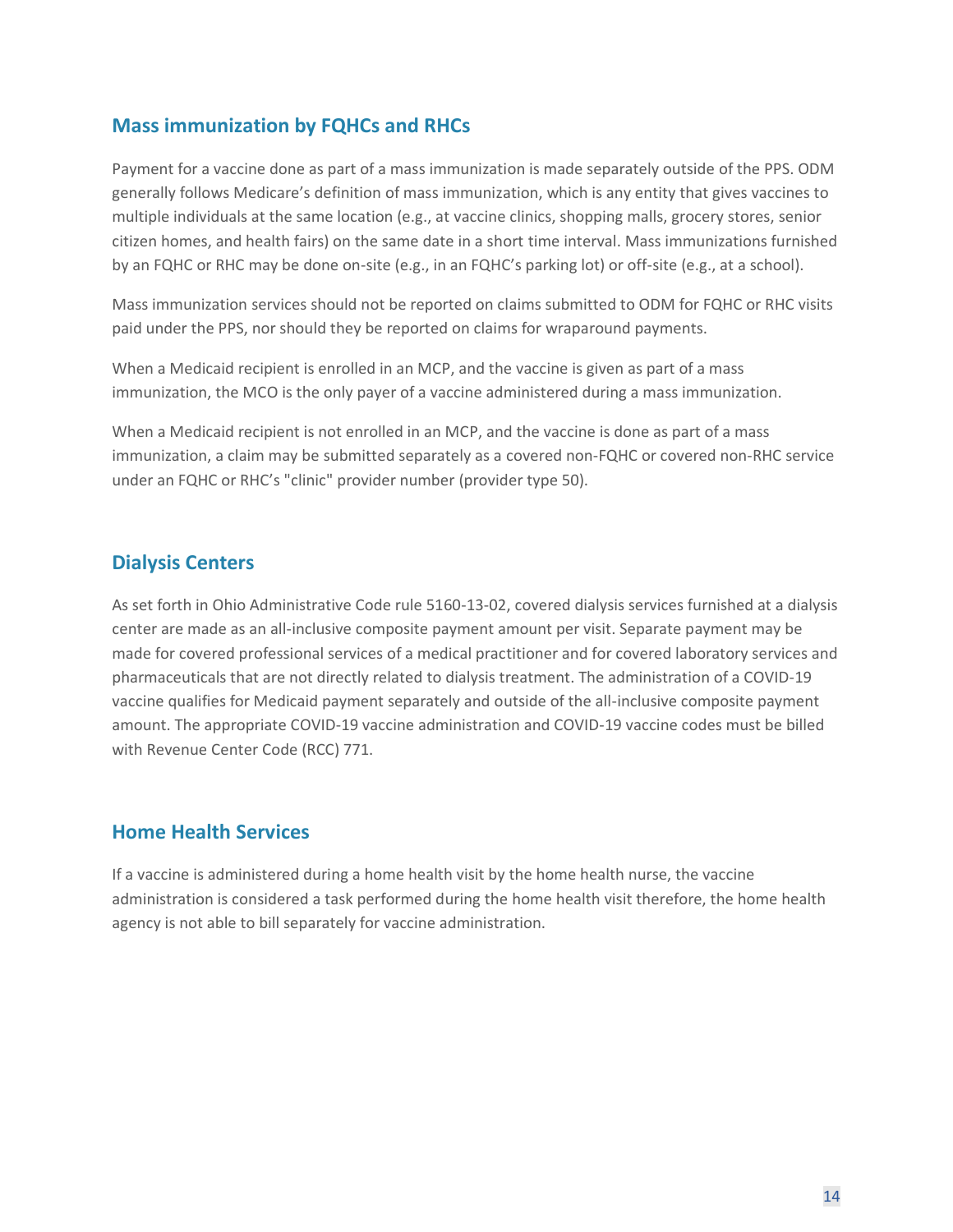## **COVID-19 Vaccine Counseling**

In accordance with section 9811 of the American Rescue Plan Act of 2021 (ARP), ODM must cover COVID-19 vaccine counseling for COVID-19 vaccine counseling visits during which no COVID-19 vaccine is injected when these visits are covered for children under age 21 as part of the EPSDT benefit. CMS has encouraged the use of coding guidance which was provided by the American Academy of Pediatrics (AAP). Based on the AAP guidance, ODM will be issuing an updated guidance to providers that claims for vaccine counseling for COVID-19 vaccines (when no vaccine is administered) should be submitted using CPT codes 99401 and 99402 when submitted with diagnosis codes Z71.85 - Encounter for immunization safety counseling and an additional encounter diagnosis code to determine the outcome. This change will be effective 2/1/2022. Since 99401 and 99402 are already covered procedures, a diagnosis code is required to identify that counseling occurred specifically for COVID-19 vaccines in order for ODM to claim 100% FMAP for pediatric COVID-19 vaccine counseling. Please align your systems to accept these changes effective 2/1/2022.

Effective 2/1/2022, ODM will change claim submission requirements for COVID-19 vaccine counseling for individuals ages 21 and under when no vaccine is administered. Providers who furnish vaccine counseling should submit claims using CPT codes 99401 or 99402 for preventative medicine counseling. Each CPT code must be submitted with diagnosis code Z71.85 - encounter for immunization safety counseling. An additional encounter diagnosis code to determine the reason for no vaccine being administered is also required on each claim. A table of appropriate encounter diagnosis codes is below:

| <b>Diagnosis</b><br>code | <b>Description</b>                                                              |
|--------------------------|---------------------------------------------------------------------------------|
|                          |                                                                                 |
| Z28.01                   | Immunization not carried out because of acute illness of patient                |
| Z28.02                   | Immunization not carried out because of chronic illness or condition of patient |
| Z28.03                   | Immunization not carried out because of immune compromised state of patient     |
| Z28.04                   | Immunization not carried out because of patient allergy to vaccine or component |
| Z28.09                   | Immunization not carried out because of other contraindication                  |
| Z28.21                   | Immunization not carried out because of patient refusal                         |
| Z28.82                   | Immunization not carried out because of caregiver refusal                       |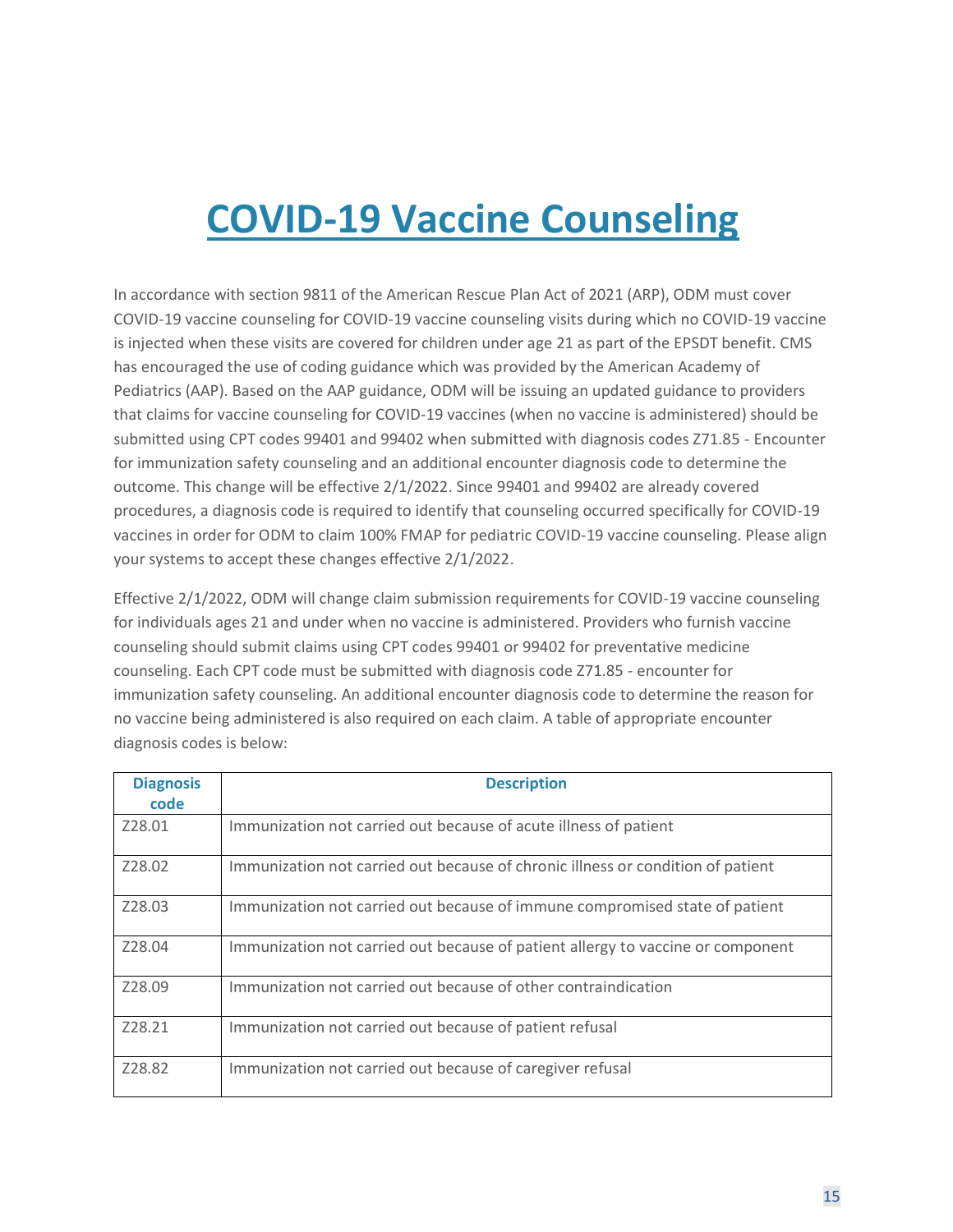| Z28.83 | Z28.83 Immunization not carried out due to unavailability of vaccine |
|--------|----------------------------------------------------------------------|
|        |                                                                      |

For all other vaccine counseling, providers should submit claims using the appropriate vaccine administration codes and/or evaluation and management (E/M) services code in accordance with AMA CPT coding guidelines found here: https://www.ama-assn.org/practice-management/cpt/covid-19 immunization-administration-and-em-visits.

COVID-19 vaccine administration codes should not be submitted with 99401 or 99402. All COVID-19 vaccine administration codes include vaccine counseling and are not age-specific; therefore, no E/M visit codes may be additionally reported unless a separately identifiable service is performed.

## **COVID-19 Testing**

In accordance with the American Rescue Plan Act of 2021 COVID-19 testing requirements, the Ohio Department of Medicaid (ODM) continues to cover FDA-authorized COVID-19 diagnostic tests including "home" and "point-of-care" tests. Upon further guidance from CMS to eliminate arbitrary barriers to accessing COVID-19 tests, effective January 20, 2022, ODM will begin covering FDA-authorized COVID-19 diagnostic tests without a prescription with no member cost sharing.

## **Professional Claims**

Professional FFS claims for COVID-19 testing may be submitted for payment by entities who have received a Clinical Laboratory Improvement Amendment (CLIA) Certificate of Waiver to conduct COVID-19 testing. Providers must report their CLIA information to provider enrollment before submitting claims for testing.

Laboratory procedure codes denoted as CLIA waived (QW) in the table below may be submitted on a professional claim for reimbursement with a QW modifier. For COVID-19 tests that are not CLIA waived, full CLIA certification is required to submit claims for payment.

| Procedure | QW modifier is      | <b>Description</b>        | <b>Effective</b> | Rate    |
|-----------|---------------------|---------------------------|------------------|---------|
| Code      | required (denotes   |                           | <b>Date</b>      |         |
|           | <b>CLIA Waived)</b> |                           |                  |         |
| U0001     |                     | 2019-Noov Diagnostic P    | 3/1/2020         | \$35.92 |
| U0002     | QW                  | Covid-19 Lab Test Non-CDC | 3/1/2020         | \$51.31 |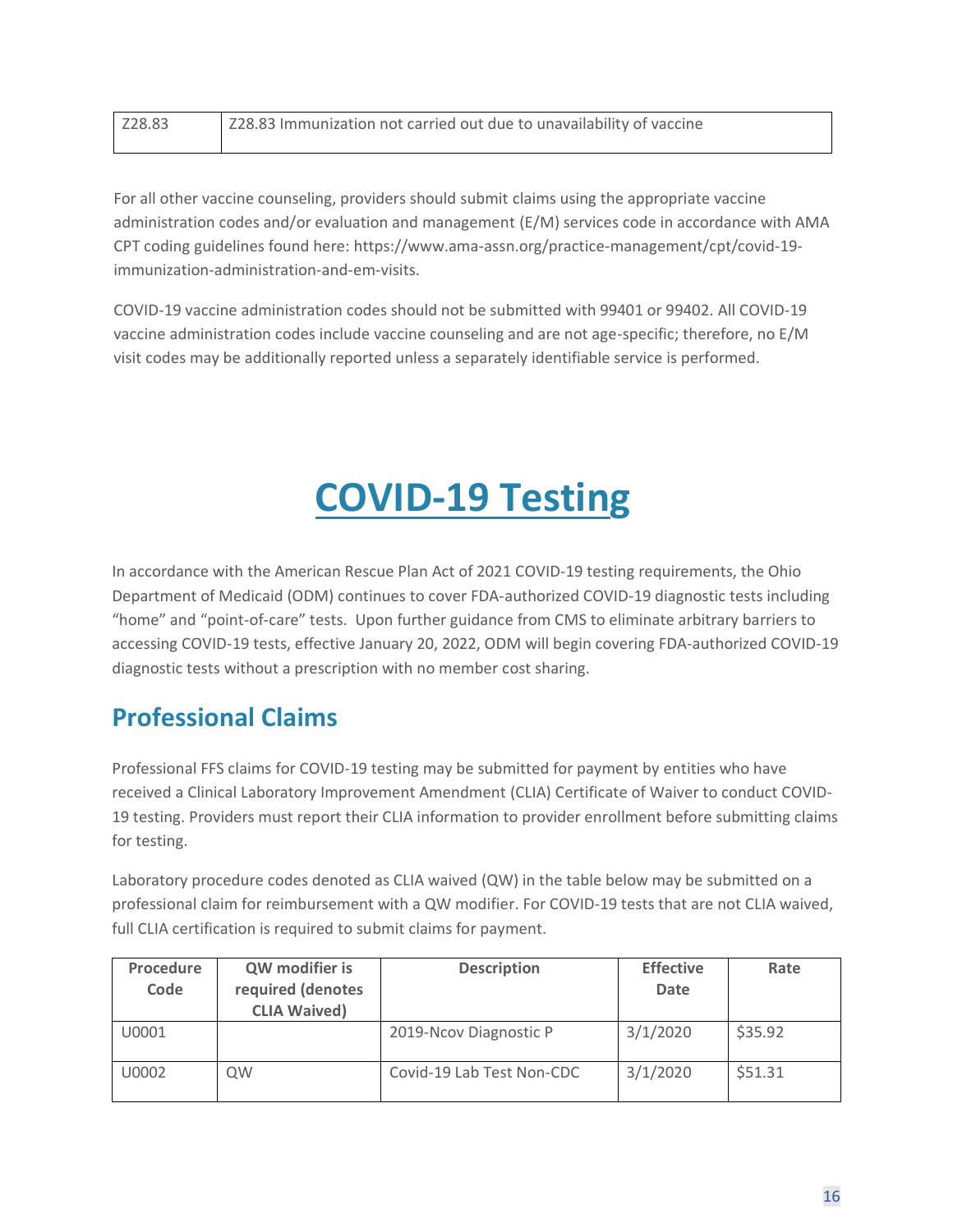| U0003 |    | SARS COVID 19 Highthruput                          | 1/1/2021  | \$75.00  |
|-------|----|----------------------------------------------------|-----------|----------|
| U0004 |    | SARS COVID 19 Highthruput                          | 1/1/2021  | \$75.00  |
| U0005 |    | Infec agen detec ampli probe                       | 1/1/2021  | \$25.00  |
| 0202U |    | <b>BIOFIRE RESPIRATORY PANEL</b><br>2.1            | 4/1/2021  | \$416.78 |
| 0223U |    | NFCT DS 22 TRGT SARS-COV-2                         | 4/1/2021  | \$416.78 |
| 0240U | QW | Nfct DS Vir Resp RNA 3 Trgt                        | 4/1/2021  | \$142.63 |
| 0241U | QW | Nfct DS Vir Resp RNA 4 Trgt                        | 4/1/2021  | \$142.63 |
| 0224U |    | Antibody SarsCov2 Titer(s)                         | 6/25/2020 | \$42.13  |
| 0225U |    | Nfct ds dna&rna 21 sars-cov-2                      | 4/1/2021  | \$416.78 |
| 0226U |    | Svnt SarsCov2 Elisa Plsm srm                       | 4/1/2021  | \$42.28  |
| 87635 | QW | SarsCov2 Covid19 Amp Prb                           | 4/1/2021  | \$51.31  |
| 87636 | QW | SarsCov2 & Inf A&B Amp prb                         | 4/1/2021  | \$142.63 |
| 87637 | QW | SarsCov2 & Inf A&B&RSV amp<br>prb                  | 4/1/2021  | \$142.63 |
| 87426 | QW | SarsCov Coronavirus AG IA                          | 4/1/2021  | \$35.33  |
| 87428 | QW | SarsCov & Inf Vir A&B AG IA                        | 4/1/2021  | \$63.59  |
| 87811 | QW | SarsCov2 Covid19 W/Optic                           | 4/1/2021  | \$41.38  |
| 86328 | QW | la Nfct A&B SarsCov2 covid19                       | 4/10/2020 | \$45.23  |
| 86408 |    | Neutrizg Antb SarsCov2 Scr                         | 4/1/2021  | \$42.13  |
| 86409 |    | Neutrlzg Antb SarsCov2 titer                       | 4/1/2021  | \$79.61  |
| 86769 |    | SarsCov2 Covid19 Antibody                          | 4/10/2020 | \$42.13  |
| G2023 |    | Specimen collection COVID 19                       | 3/1/2020  | \$23.46  |
| G2024 |    | Specimen collection SNF/LAB<br>COVID <sub>19</sub> | 3/1/2020  | \$25.46  |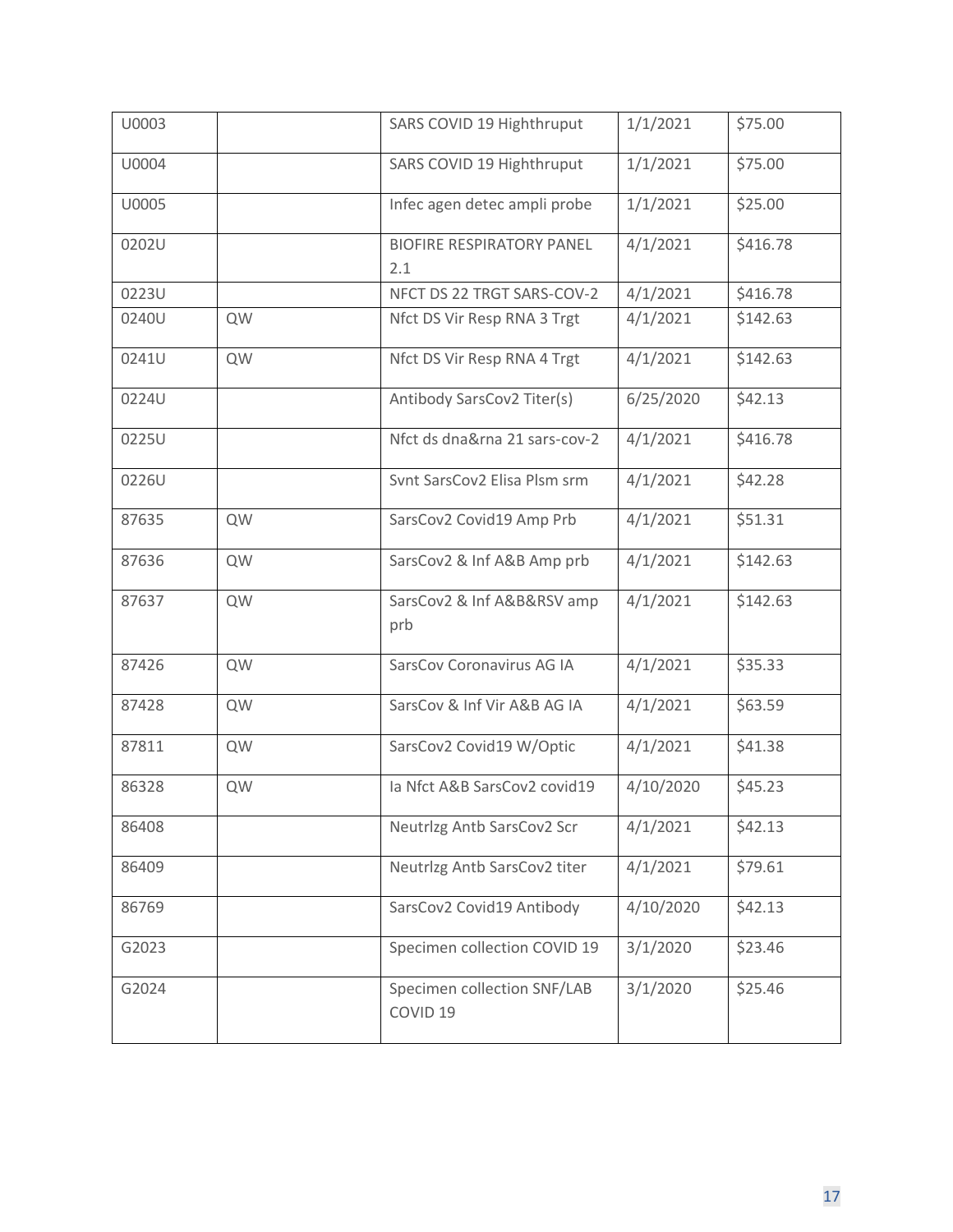## **Institutional Claims**

COVID-19 lab testing codes are covered in the outpatient hospital setting and ambulatory surgery centers as indicated in the chart below. COVID-19 lab testing codes are reimbursed the lesser of EAPG payment or billed charges. \*Specimen collection codes are reimbursed the full EAPG payment, same as other ancillary services.

| Procedure | <b>Description</b>                   | <b>Effective Date</b> | <b>OPH</b> | <b>ASC</b> |
|-----------|--------------------------------------|-----------------------|------------|------------|
| Code      |                                      |                       |            |            |
| U0001     | 2019-Ncov Diagnostic P               | 2/4/2020              | <b>YES</b> | <b>NO</b>  |
| U0002     | Covid-19 Lab Test Non-CDC            | 2/4/2020              | <b>YES</b> | <b>NO</b>  |
| U0003     | SARS COVID 19 Highthruput            | 4/14/2020             | <b>YES</b> | <b>NO</b>  |
| U0004     | SARS COVID 19 Highthruput            | 4/14/2020             | <b>YES</b> | <b>NO</b>  |
| U0005     | Infec agen detec ampli probe         | 1/1/2021              | <b>YES</b> | <b>NO</b>  |
| 0202U     | <b>BIOFIRE RESPIRATORY PANEL 2.1</b> | 5/20/2020             | <b>YES</b> | <b>NO</b>  |
| 0223U     | NFCT DS 22 TRGT SARS-COV-2           | 6/25/2020             | <b>YES</b> | <b>NO</b>  |
| 0240U     | Nfct DS Vir Resp RNA 3 Trgt          | 10/6/2020             | <b>YES</b> | <b>YES</b> |
| 0241U     | Nfct DS Vir Resp RNA 4 Trgt          | 10/6/2020             | <b>YES</b> | <b>YES</b> |
| 0224U     | Antibody SarsCov2 Titer(s)           | 6/25/2020             | <b>YES</b> | <b>NO</b>  |
| 0225U     | Nfct ds dna&rna 21 sars-cov-2        | 8/10/2020             | <b>YES</b> | <b>NO</b>  |
| 0226U     | Svnt SarsCov2 Elisa Plsm srm         | 8/10/2020             | <b>YES</b> | <b>NO</b>  |
| 87635     | SarsCov2 Covid19 Amp Prb             | 3/13/2020             | <b>YES</b> | <b>NO</b>  |
| 87636     | SarsCov2 & Inf A&B Amp prb           | 10/6/2020             | <b>YES</b> | <b>YES</b> |
| 87637     | SarsCov2 & Inf A&B&RSV amp prb       | 10/6/2020             | <b>YES</b> | <b>YES</b> |
| 87426     | SarsCov Coronavirus AG IA            | 6/25/2020             | <b>YES</b> | <b>NO</b>  |
| 87428     | SarsCov & Inf Vir A&B AG IA          | 11/10/2020            | <b>YES</b> | <b>YES</b> |
| 87811     | SarsCov2 Covid19 W/Optic             | 10/6/2020             | YES        | <b>YES</b> |
| 86328     | la Nfct A&B SarsCov2 covid19         | 4/10/2020             | <b>YES</b> | <b>NO</b>  |
|           |                                      |                       |            |            |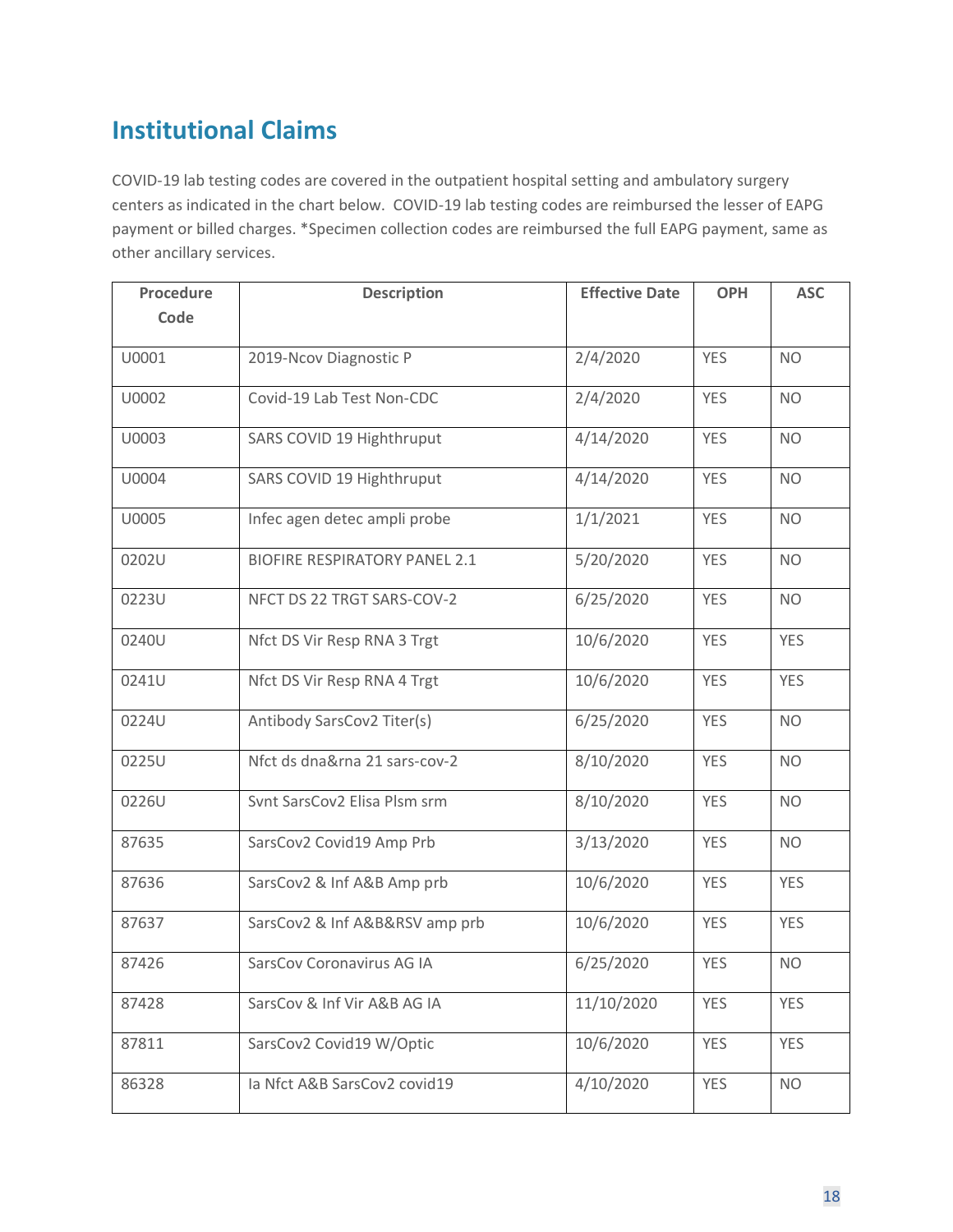| 86408    | Neutrizg Antb SarsCov2 Scr        | 8/10/2020 | <b>YES</b> | <b>NO</b> |
|----------|-----------------------------------|-----------|------------|-----------|
| 86409    | Neutrizg Antb SarsCov2 titer      | 8/10/2020 | <b>YES</b> | <b>NO</b> |
| 86769    | SarsCov2 Covid19 Antibody         | 4/10/2020 | <b>YES</b> | <b>NO</b> |
| $C9803*$ | <b>HOPD COVID-19 SPEC COLLECT</b> | 3/1/2020  | <b>YES</b> | <b>NO</b> |
| $G2023*$ | Specimen collection COVID 19      | 3/1/2020  | <b>YES</b> | <b>NO</b> |

## **Pharmacy Claims**

#### **At Home COVID-19 Testing**

COVID-19 "home" and "point-of-care" diagnostic tests are covered without a prescription, with no member cost sharing with a limit of 8 tests per month per member according to Federal guidance.

ODM has requested MCPs to work with their Pharmacy Benefit Managers to operationalize the provision of "at-home" COVID-19 diagnostic test kits through the pharmacy benefit in alignment with the Fee-For-Service guidelines. Below is an NDC listing of all currently covered tests. Fee-For-Service will reimburse ingredient cost at the lower of AWP, WAC, or U&C, plus the standard dispensing fee. Additionally, MCPs should allow for dispensing of these items without a prescription using Submission Clarification Code value of "42" to override prescriber validation. Pharmacies should be instructed to input the Pharmacy NPI during claim submission.

| <b>COVID-19 Diagnostic Test Kits*</b> |                                  |  |  |
|---------------------------------------|----------------------------------|--|--|
| <b>NDC</b>                            | Product                          |  |  |
| 08290256082                           | <b>BD VERITOR KIT SARSCOV2</b>   |  |  |
| 11877001129                           | <b>BINAXNOW KIT COVID-19</b>     |  |  |
| 11877001133                           | <b>BINAXNOW COV KIT HOME TES</b> |  |  |
| 11877001140                           | BINAXNOW COV KIT HOME TES        |  |  |
| 56964000000                           | ELLUME COV19 KIT HOME TES        |  |  |
| 82607066026                           | <b>FLOWFLEX KIT HOME TST</b>     |  |  |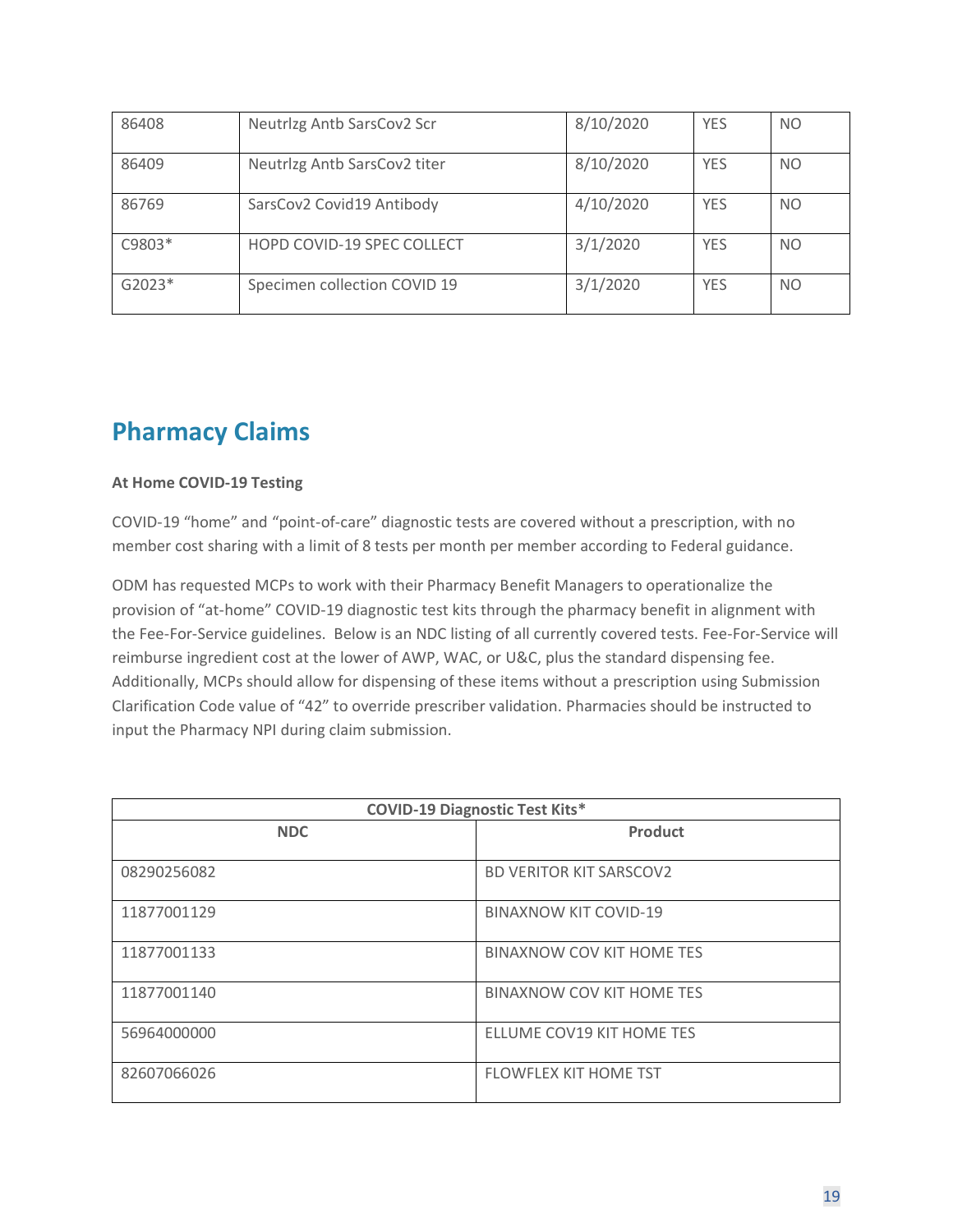| 82607066027 | <b>FLOWFLEX KIT TEST</b>         |
|-------------|----------------------------------|
| 82607066028 | <b>FLOWFLEX KIT TEST</b>         |
| 82607066047 | <b>FLOWFLEX KIT TEST</b>         |
| 08337000158 | <b>INTELISWAB KIT COVID-19</b>   |
| 14613033937 | QUICKVUE KIT SARS ANT            |
| 14613033967 | <b>QUICKVUE HOM KIT COVID-19</b> |
| 14613033968 | <b>QUICKVUE HOM KIT COVID-19</b> |
| 14613033972 | <b>QUICKVUE HOM KIT COVID-19</b> |

\* For future additions to this list, please reference: https://www.fda.gov/medical-devices/emergencysituations-medical-devices/coronavirus-covid-19-and-medical-devices.

## **COVID-19 Treatment Services**

## **Professional and Institutional Claims**

The following COVID-19 treatment services are available to bill on professional and institutional claim forms. Specific instructions for outpatient hospitals and ambulatory surgery centers billing on an institutional claim can be found below.

| Procedure<br>Code | <b>Short Descriptor</b>         | <b>Long Description</b>                                                         | <b>Effective</b><br><b>Date</b> | <b>Payment rate</b>                                                                                                                                            |
|-------------------|---------------------------------|---------------------------------------------------------------------------------|---------------------------------|----------------------------------------------------------------------------------------------------------------------------------------------------------------|
| M0243             | Casirivi and imdevi<br>infusion | Intravenous infusion includes<br>infusion and post administration<br>monitoring | 11/21/2020                      | \$309.60 (for<br>dates of service<br>through<br>5/5/2021<br>\$414.93 (for<br>dates of service<br>$5/6/2021$ and<br>after)<br>\$415.58 (for<br>dates of service |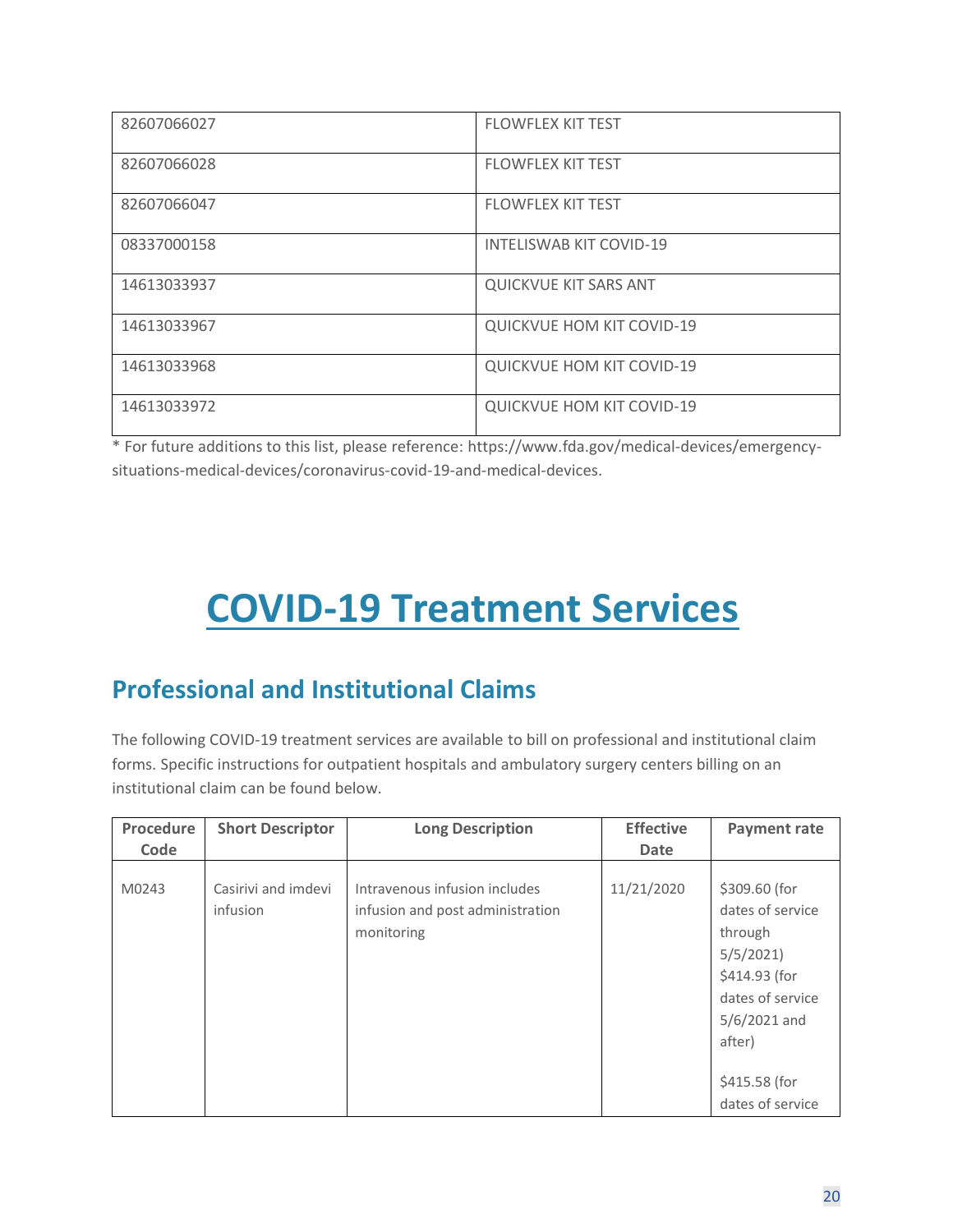|       |                               |                                                                                                               |                                                                                         | on or after<br>1/1/2022                                                                                                                                                                 |
|-------|-------------------------------|---------------------------------------------------------------------------------------------------------------|-----------------------------------------------------------------------------------------|-----------------------------------------------------------------------------------------------------------------------------------------------------------------------------------------|
| Q0243 | Casirivimab and<br>imdevimab  | Injection, casirivimab and<br>imdevimab, 2400 mg                                                              | 11/21/2020                                                                              | \$0.01                                                                                                                                                                                  |
| M0239 | Bamlanivimab-xxxx<br>infusion | Intravenous infusion includes<br>infusion and post administration<br>monitoring                               | 11/9/2020-<br>4/16/20211                                                                | \$309.60                                                                                                                                                                                |
| Q0239 | Bamlanivimab-xxxx             | Injection. Bamlanivimab, 700 mg                                                                               | 11/9/2020-<br>4/16/20211                                                                | \$0.01                                                                                                                                                                                  |
| M0245 | bamlan and etesev<br>infusion | intravenous infusion, bamlanivimab<br>and etesevimab, includes infusion<br>and post administration monitoring | 2/9/2021                                                                                | \$309.60 (for<br>dates of service<br>through<br>5/5/2021<br>\$414.93 (for<br>dates of service<br>5/6/2021 and<br>after)<br>\$415.58 (for<br>dates of service<br>on or after<br>1/1/2022 |
| Q0245 | bamlanivimab and<br>etesevima | Injection, bamlanivimab and<br>etesevimab, 2100 mg                                                            | 2/9/2021                                                                                | \$0.01                                                                                                                                                                                  |
| M0247 | Soltrovimab<br>infusion       | Intravenous infusion, sotrovimab,<br>includes infusion and post<br>administration monitoring                  | 5/26/2021<br>(this<br>procedure<br>code will be<br>available to<br>bill on<br>6/28/2021 | \$414.93 (for<br>dates of service<br>through<br>12/31/2021)<br>\$415.58 (for<br>dates of service<br>on or after<br>1/1/2022                                                             |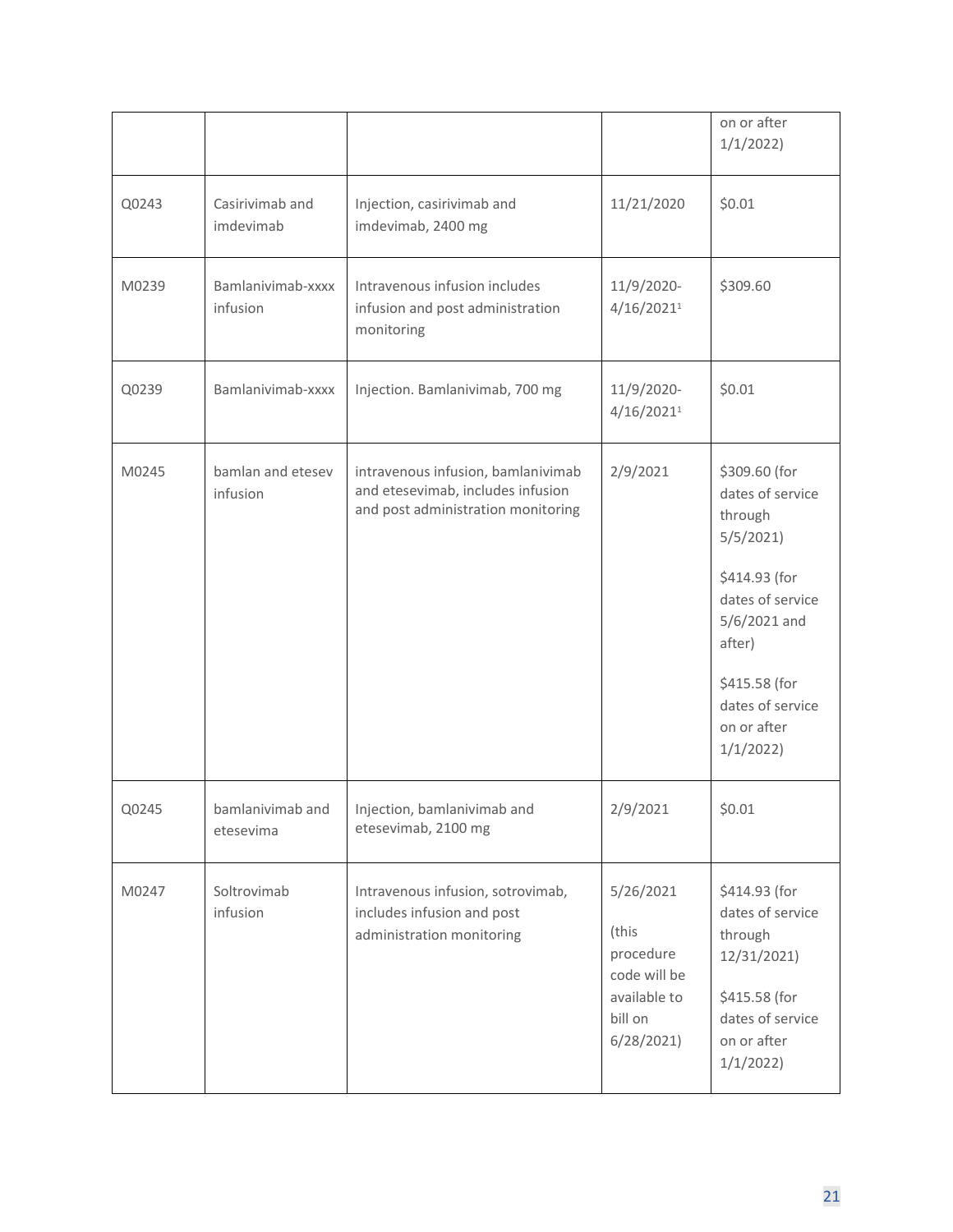| Q0247 | Sotrovimab                               | Injection, sotrovimab, 500 mg                                                                                                                                                                                                                                                                                                                                                                  | 5/26/2021<br>(this<br>procedure<br>code will be<br>available to<br>bill on<br>6/28/2021 | By report                                                                                                                   |
|-------|------------------------------------------|------------------------------------------------------------------------------------------------------------------------------------------------------------------------------------------------------------------------------------------------------------------------------------------------------------------------------------------------------------------------------------------------|-----------------------------------------------------------------------------------------|-----------------------------------------------------------------------------------------------------------------------------|
| M0240 | Casiri and<br>imdev repeat               | Intravenous infusion or<br>subcutaneous injection, casirivimab<br>and imdevimab, includes infusion or<br>injection and post administration<br>monitoring, subsequent repeat doses                                                                                                                                                                                                              | 7/30/2021                                                                               | \$414.93 (for<br>dates of service<br>through<br>12/31/2021)<br>\$415.58 (for<br>dates of service<br>on or after<br>1/1/2022 |
| Q0240 | Casirivi and imdevi<br>600 <sub>mg</sub> | Injection, casirivimab and<br>imdevimab, 600 mg                                                                                                                                                                                                                                                                                                                                                | 7/30/2021                                                                               | \$0.01                                                                                                                      |
| Q0244 | Casirivi and imdevi<br>1200 mg           | Injection, casirivimab and<br>imdevimab, 1200 mg                                                                                                                                                                                                                                                                                                                                               | 6/03/2021                                                                               | \$0.01                                                                                                                      |
| Q0220 | Tixagev and cilgav,<br>300mg             | Injection, tixagevimab and<br>cilgavimab, for the pre-exposure<br>prophylaxis only, for certain adults<br>and pediatric individuals (12 years of<br>age and older weighing at least 40kg)<br>with no known sars-cov-2 exposure,<br>who either have moderate to<br>severely compromised immune<br>systems or for whom vaccination<br>with any available covid-19 vaccine is<br>not recommended. | 12/8/2021                                                                               | \$0.01                                                                                                                      |
| M0220 | Tixagev and cilgav<br>inj                | Injection, tixagevimab and<br>cilgavimab, for the pre-exposure                                                                                                                                                                                                                                                                                                                                 | 12/8/2021                                                                               | \$138.97                                                                                                                    |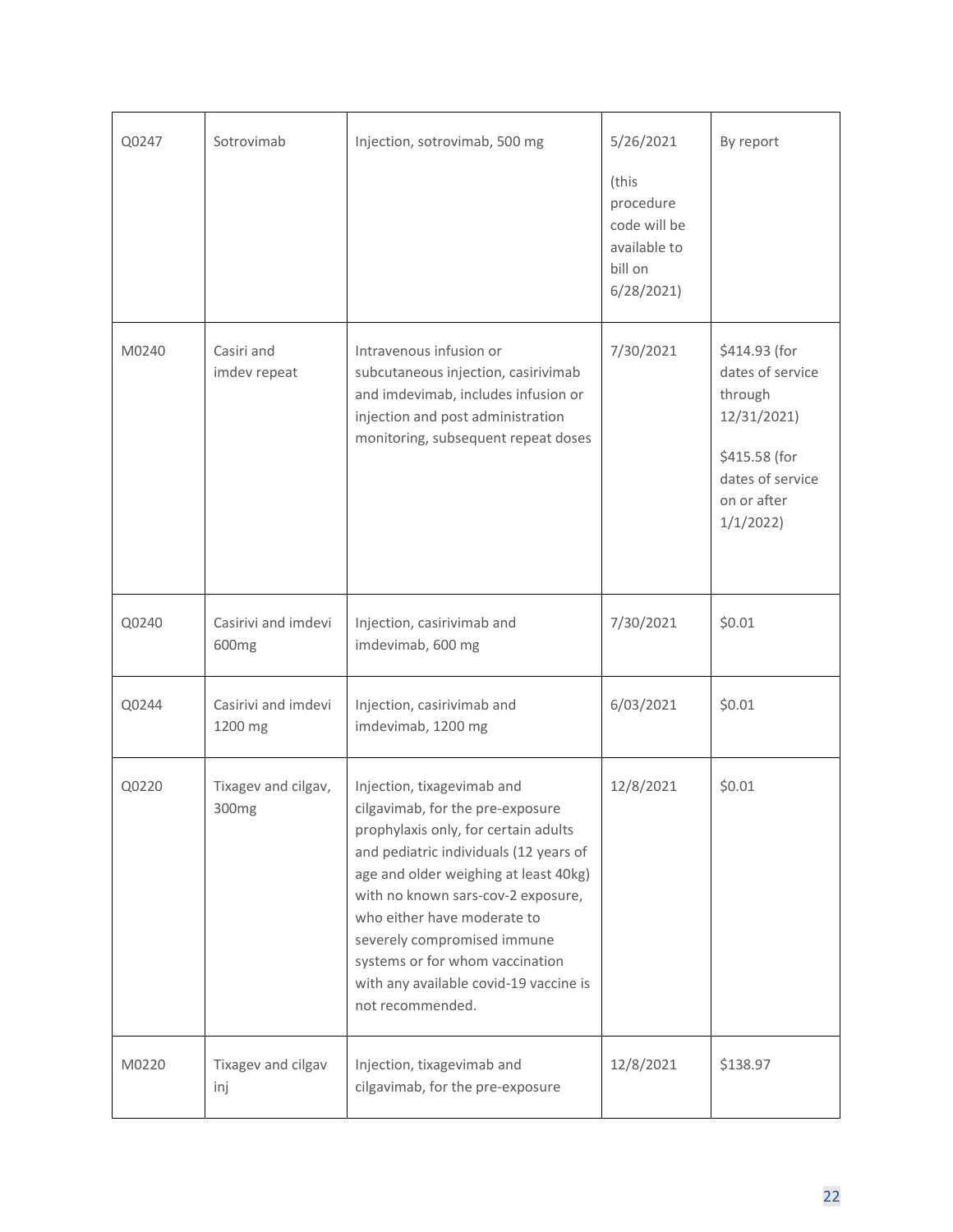<sup>1</sup>The Food and Drug Administration (FDA) revoked the emergency use authorization therefore this service is no longer covered for dates of service on or after 4/17/2021.

<sup>3</sup>New rate effective in MITS as of 1/21/2022

<sup>4</sup>New rate effective in MITS as of 2/25/2022

#### **Outpatient hospitals and ambulatory surgery centers**

Outpatient hospitals should bill COVID-19 treatment codes using Revenue Center Code (RCC) 25X or 636 with a minimum charge of \$0.01. An NDC should be reported when available, however, it is currently exempt when reported with these RCCs. When determined separately payable by the grouper, these codes will reimburse according to the provider administered pharmaceutical fee schedule. The payment will be capped at the lesser of billed charges or fee schedule amount. These services are covered as a medical benefit only and are not billable by psychiatric hospitals under OPHBH.

#### **Home Infusion Services**

The following home infusion services are covered when provided by a physician, physician assistant (PA), advanced practice registered nurse (APRN), or pharmacist. These services are only reimbursable on a professional claim when rendered by these practitioners.

#### **Home Infusions – Professional Claims**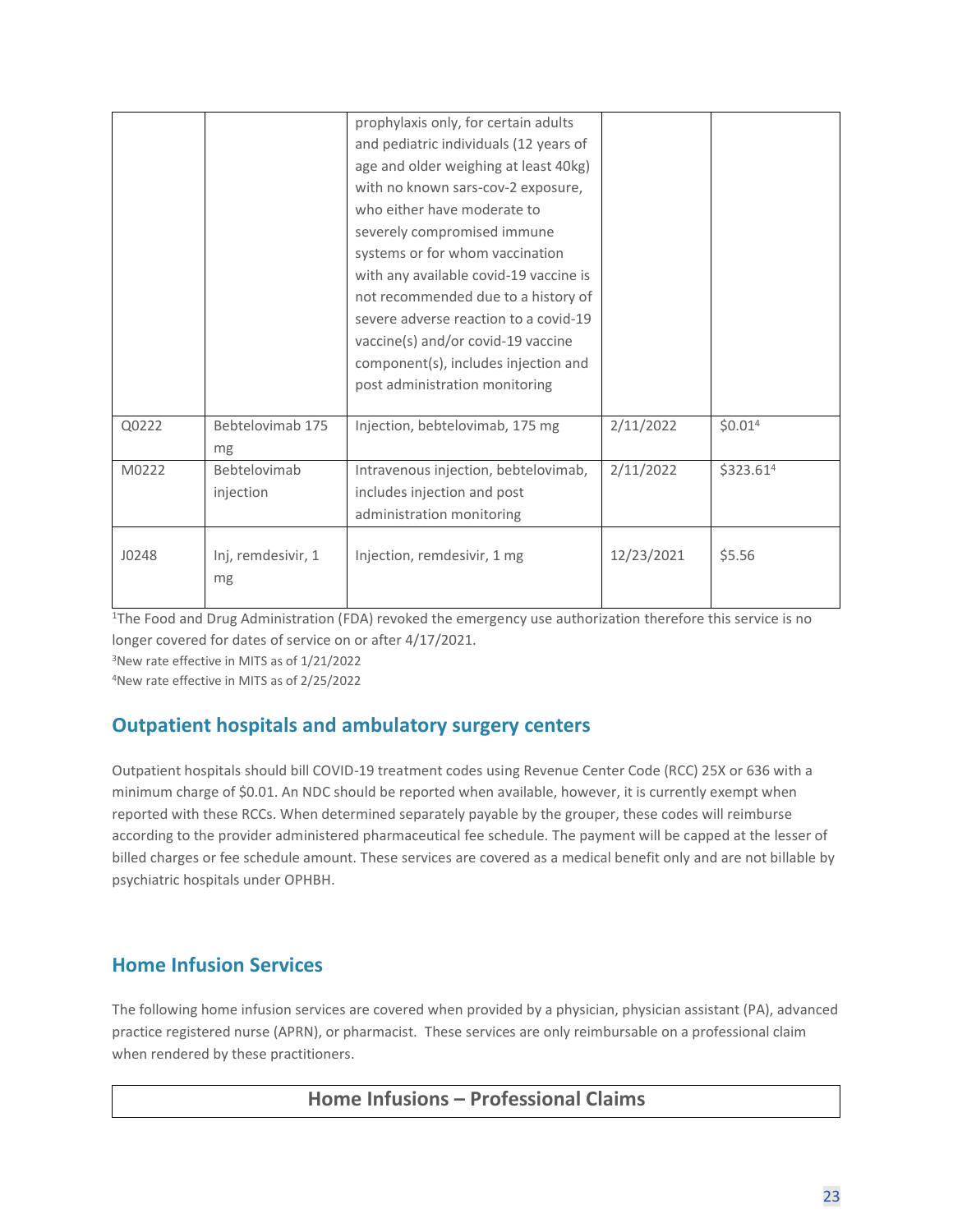| <b>Procedure Code</b> | <b>Short Descriptor</b> | <b>Long Description</b>                            | <b>Effective Date</b> | <b>Payment rate</b> |
|-----------------------|-------------------------|----------------------------------------------------|-----------------------|---------------------|
| M0221                 | Tixagev and cilgav      | Injection, tixagevimab                             | 12/8/2021             | \$231.26            |
|                       | inj hm                  | and cilgavimab, for the                            |                       |                     |
|                       |                         | pre-exposure prophylaxis                           |                       |                     |
|                       |                         | only, for certain adults                           |                       |                     |
|                       |                         | and pediatric individuals                          |                       |                     |
|                       |                         | (12 years of age and                               |                       |                     |
|                       |                         | older weighing at least                            |                       |                     |
|                       |                         | 40kg) with no known                                |                       |                     |
|                       |                         | sars-cov-2 exposure, who                           |                       |                     |
|                       |                         | either have moderate to                            |                       |                     |
|                       |                         | severely compromised                               |                       |                     |
|                       |                         | immune systems or for                              |                       |                     |
|                       |                         | whom vaccination with                              |                       |                     |
|                       |                         | any available covid-19                             |                       |                     |
|                       |                         | vaccine is not                                     |                       |                     |
|                       |                         | recommended due to a                               |                       |                     |
|                       |                         | history of severe adverse                          |                       |                     |
|                       |                         | reaction to a covid-19                             |                       |                     |
|                       |                         | vaccine(s) and/or covid-                           |                       |                     |
|                       |                         | 19 vaccine                                         |                       |                     |
|                       |                         | component(s), includes                             |                       |                     |
|                       |                         | injection and post                                 |                       |                     |
|                       |                         | administration                                     |                       |                     |
|                       |                         | monitoring in the home                             |                       |                     |
|                       |                         | or residence; this                                 |                       |                     |
|                       |                         | includes a beneficiary's                           |                       |                     |
|                       |                         | home that has been                                 |                       |                     |
|                       |                         | made provider-based to                             |                       |                     |
|                       |                         | the hospital during the                            |                       |                     |
|                       |                         | covid-19 public health                             |                       |                     |
|                       |                         | emergency                                          |                       |                     |
| M0223                 | Bebtelovimab            | Intravenous injection,                             | 2/11/2022             | \$507.874           |
|                       | home injection          | bebtelovimab, includes                             |                       |                     |
|                       |                         | injection and post<br>administration               |                       |                     |
|                       |                         |                                                    |                       |                     |
|                       |                         | monitoring in the home<br>or residence. Includes a |                       |                     |
|                       |                         |                                                    |                       |                     |
|                       |                         | beneficiary's home that                            |                       |                     |
|                       |                         | has been made provider-                            |                       |                     |
|                       |                         | based to the hospital                              |                       |                     |
|                       |                         | during the PHE                                     |                       |                     |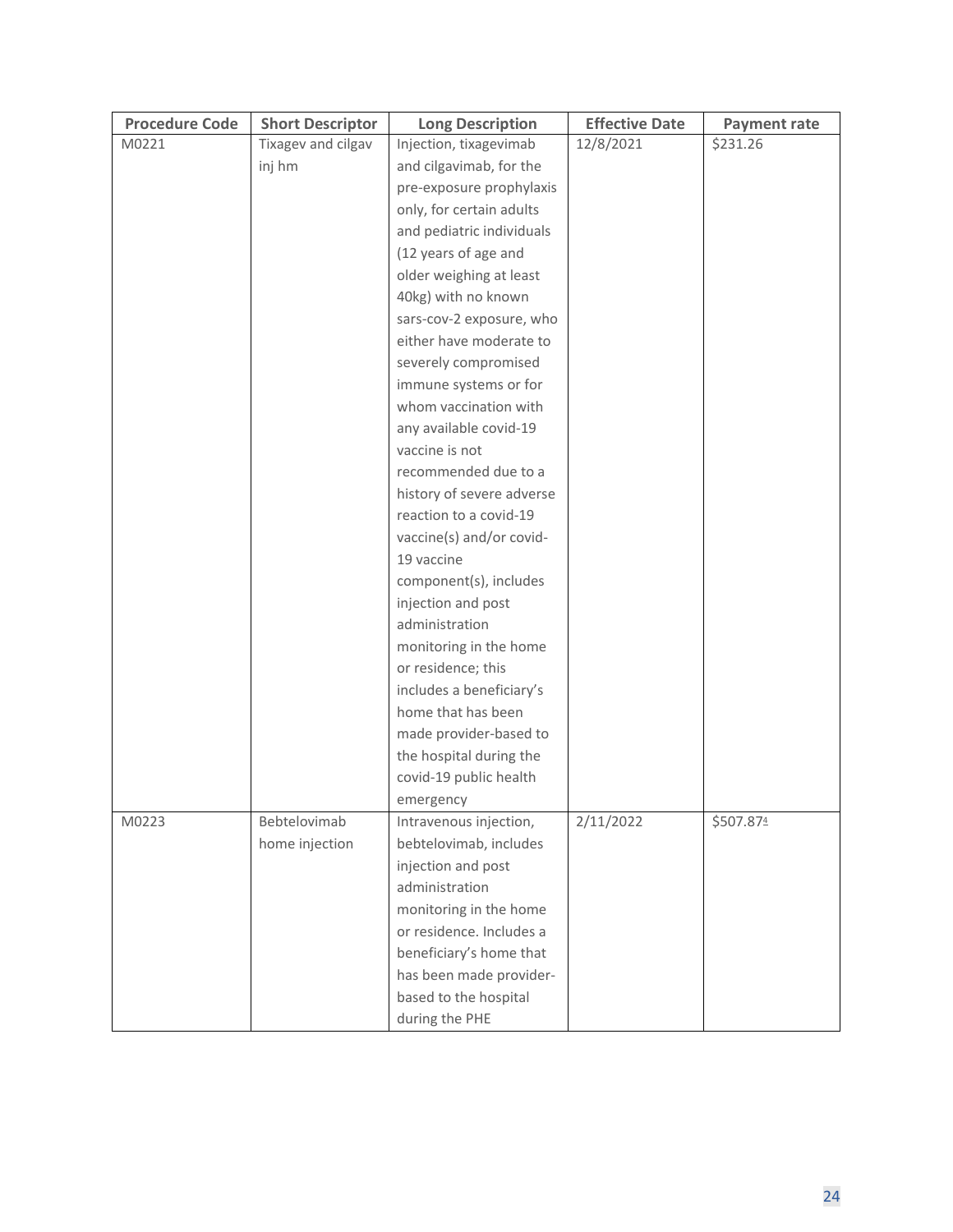| M0241 | Casiri and imdev<br>repeat home<br>infusion | Intravenous infusion or<br>subcutaneous injection,<br>casirivimab and<br>imdevimab, includes<br>infusion or injection, and<br>post administration<br>monitoring in the home<br>or residence | 7/30/2021                                                                         | \$692.15 (for dates<br>of service through<br>12/31/2021)<br>\$692.20 (for dates<br>of service on or<br>after 1/1/2022)              |
|-------|---------------------------------------------|---------------------------------------------------------------------------------------------------------------------------------------------------------------------------------------------|-----------------------------------------------------------------------------------|-------------------------------------------------------------------------------------------------------------------------------------|
| M0244 | Casirivi and imdevi<br>home infusion        | Intravenous infusion,<br>casirivimab and<br>imdebimad included<br>infusion and post<br>administration<br>monitoring in the home<br>or residence                                             | 5/6/2021                                                                          | \$692.15 (for dates<br>of service through<br>12/31/2021)<br>\$692.20 (for dates<br>of service on or<br>after 1/1/2022)              |
| M0246 | Bamlan and etesev<br>home infusion          | Intravenous infusion,<br>bamlanivimab and<br>estesevimab. Includes<br>infusion and post<br>administration<br>monitoring in the home<br>or residence                                         | 5/6/2021                                                                          | \$692.15 (for dates<br>of service through<br>12/31/2021)<br>\$692.20 (for dates<br>of service on or<br>after 1/1/2022)              |
| M0248 | sotrovimab inf,<br>home<br>administration   | Intravenous infusion<br>sotrovimab. Includes<br>infusion and post<br>administration<br>monitoring in the home<br>or residence                                                               | 5/26/2021<br>(this procedure<br>code will be<br>available to bill on<br>6/28/2021 | \$692.15 (for dates<br>of service through<br>12/31/2021)<br>\$692.20 (for dates<br>of service on or<br>after 1/1/2022) <sup>1</sup> |

<sup>1</sup>New rate effective in MITS as of 1/21/2022 <sup>4</sup>New rate effective in MITS as of 2/25/2022

## **Pharmacy Claims for Oral Therapeutics**